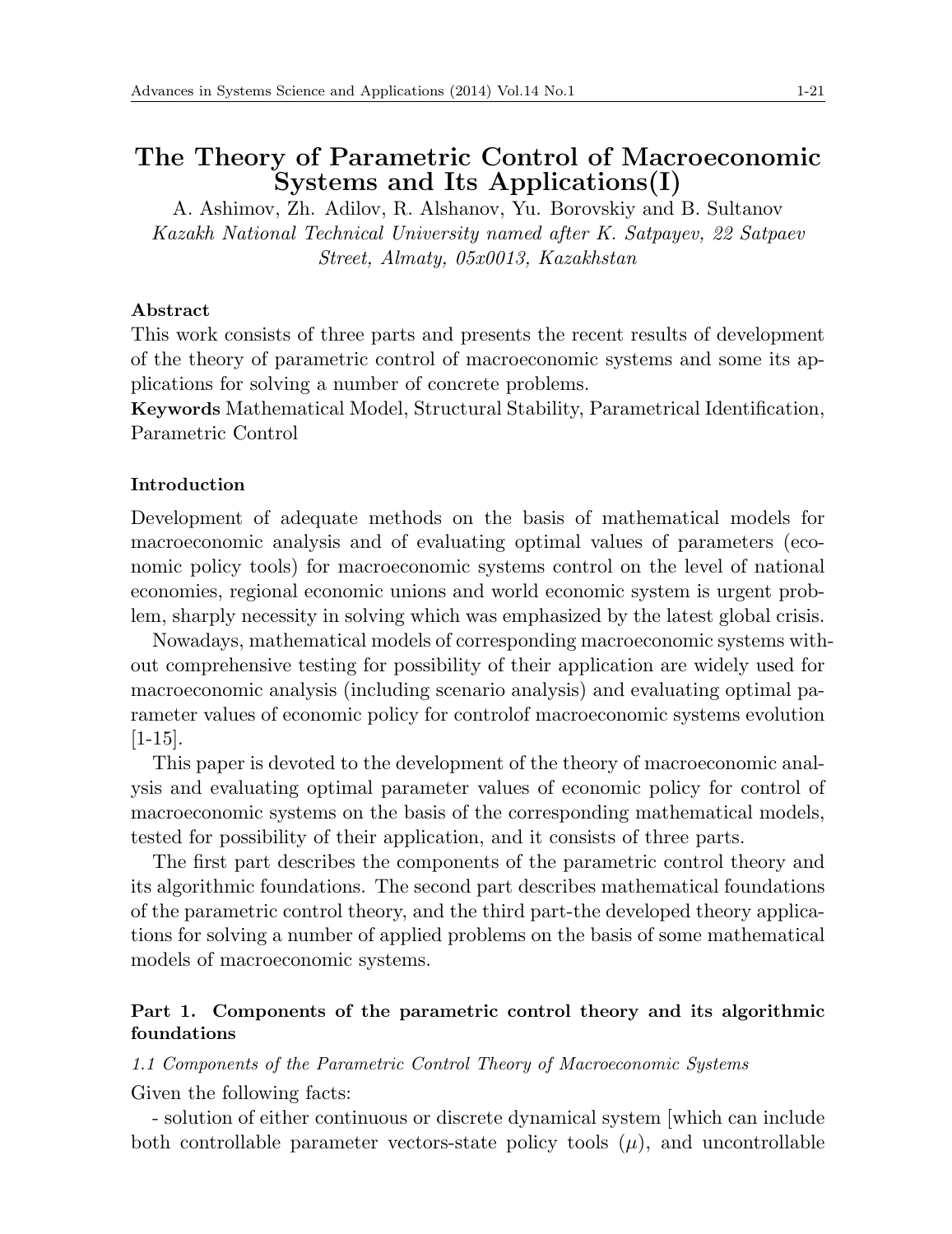parameter vectors (a)] depends on initial condition vectors and parameters (coefficients) of this system;

- solution of static system (for instance, static model of small open economy) depends on parameters (coefficients) of this system;

- for judging by the study results of dynamical system about an object, described by it, an existence of structural stability (or robustness) of this system is required [16];

- for judging by the study results of (static or dynamic) model about an object, described by it, an existence of stability of mapping, defined by this model, is required [17];

- and also a condition of macroeconomic model (presented by one of dynamic or static system) stability is required at small perturbations of the initial statistical data for parametric identification of the model (input parameters) and the following components of the parametric control theory are proposed [18-19].

1. The methods for forming the set (library) of macroeconomic mathematical models. These methods are oriented towards the description of various specific socio-economic situations.

2. The methods for estimating the conditions for robustness (structural stability) of the dynamical mathematical models, the methods for estimating the stability indicators and the methods for estimating stability of mappings, set by models of national economic system from the library (without parametric control).

3. The methods for adjusting the structural instable dynamical mathematical model to obtain its structural stability (methods for attenuation of structural instability). Choosing (or synthesizing) the algorithms for attenuation of structural instability for the mathematical model of macroeconomic system.

4. The methods for choosing and synthesizing the laws of parametric control of macroeconomic system based on its dynamical mathematical models. The methods for setting and solving the parametric control problems in terms of corresponding mathematical programming problems on the basis of static mathematical models of macroeconomic systems.

5. The methods for estimating the robustness (structural stability) of dynamical mathematical model. The methods for estimating the stability and the methods for estimating the stability of mappings, set by models of macroeconomic systems (with parametric control).

6. The methods for adjusting the constraints on parametric control of macroeconomic system in the case of structural instability of its mathematical model with parametric control. Specification of constraints on the parametric control of macroeconomic system.

7. The methods for studying the effects of uncontrollable parameters and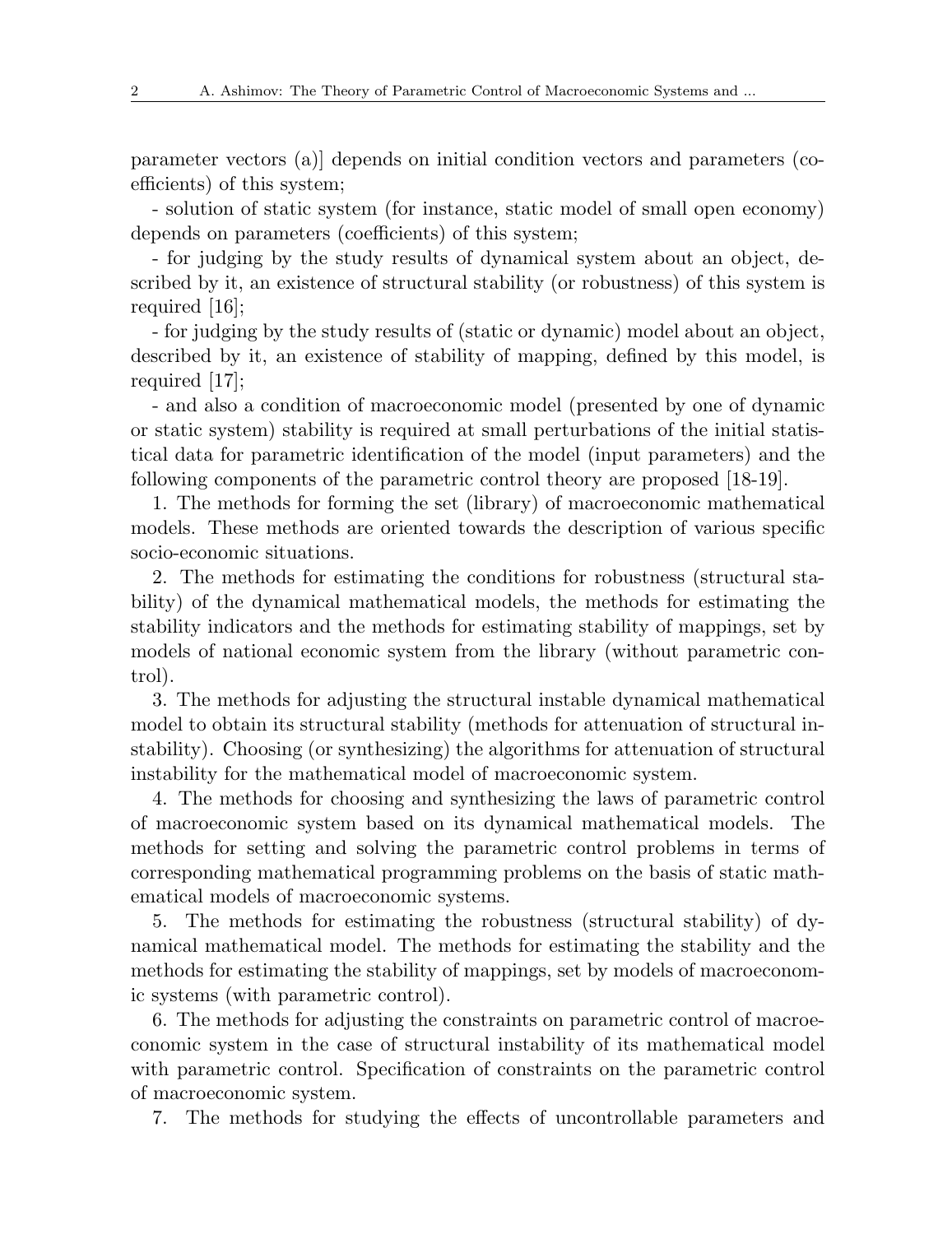functions (uncontrollable factors) on the results ofsolving of variational calculus problems of synthesis and choice (among given finite algorithms set) of parametric control laws. Study of bifurcation points of extremals of variational calculus problems of choosing optimal laws of parametric control. The methods for studying the effects of uncontrollable factors variance on the solution results of mathematical programming problems based on static mathematical models.

8. Approach for choosing recommendations on evaluating political rules in the frame of implementing the laws of parametric control of macroeconomic system on the base of the analysis of dependences of optimal criteria values of corresponding parametric control problems on uncontrollable factor values.

This paper presents the general results of component-specific development of the parametric control theory (its mathematical and algorithmic foundations).

- Within the framework of the methods for forming the set (library) of macroeconomic mathematical models, it is proposed an algorithm for parametric identification of large-scale macroeconomic models, which uses jointly two identification criteria.

- Within the framework of the methods for examining mathematical models stability, it is proposed numerical algorithms for stability indicators estimation and numerical algorithms for estimation stability of mappings, set by model (in terms of the theory of differentiated mappings singularities);

- Within the framework of the methods for examining the weak structural stability, it is described the proposed numerical algorithm based on the Robinson theorem about sufficient conditions of weak structural stability of dynamical mathematical models.

- Within the framework of the methods for choosing and synthesizing parametric control of national economy, based on continuous and discrete non-autonomous dynamical systems, as well as discrete dynamical systems with additive noise, there are formulated and proved the corresponding theorems about conditions for the existence of solutions of variational calculus problems on synthesis and choice (among given finite algorithms set) of optimal parametric control laws.

- Within the framework of the methods for studying the effects of uncontrollable factors variance on the solution results of variational calculus problems on synthesis and choice of optimal parametric control laws, there are formulated and proved the theorems about conditions for the continuous dependence of optimal criteria values of variational calculus problems on uncontrollable parameters (uncontrollable function values).

- Within the framework of studying the bifurcations of extremals of the variational calculus problem of choosing the optimal parametric control laws, there are formulated and proved the theorems about sufficient conditions for the existence of appropriately defined bifurcational point of extremals of the variational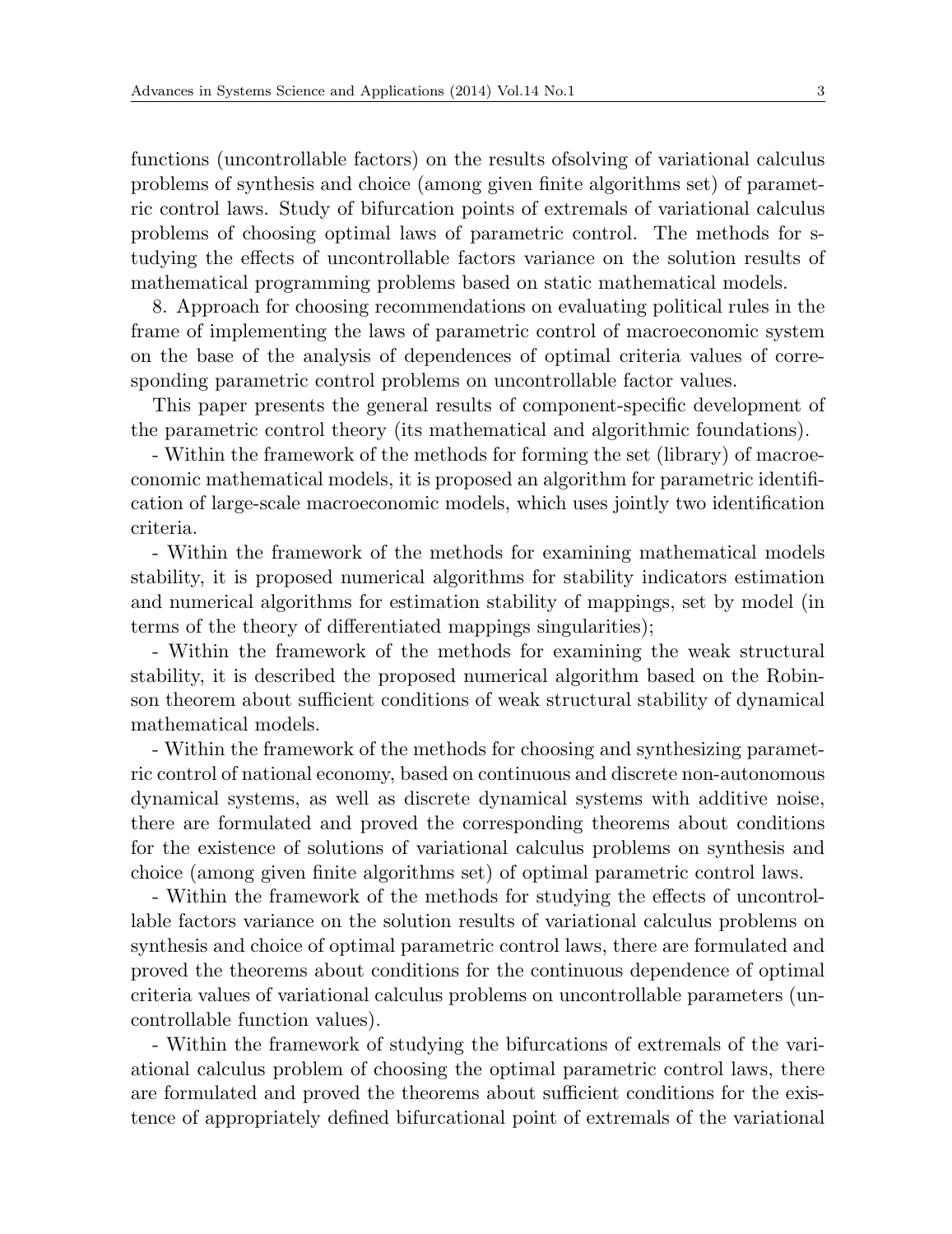calculus problem;

- there is proposed an approach for choosing the recommendations on evaluating political rules within the framework of implementation of appropriate economic tools for adjusting national economy on the base of analyzing dependences of optimal criteria values of corresponding parametric control problems on uncontrollable factors values.

## *1.2 Algorithm for the Parametric Identification of Large-scale Macroeconomic Models*

The following algorithm for the parametric identification of large-scale macroeconomic models is proposed within the framework of elaborating the 1st component of the parametric control theory [19].

The parametric identification problem for discrete dynamical macroeconomic model is finding the estimates of unknown values of its parameters (to which belong unknown values of exogenous functions of model and unknown initial values of its dynamical equations), at those one can obtain the minimum of the objective, characterizing the deviations of output variables values of the model from corresponding observed values (of known statistical data for the period  $t = t_1, t_1 + 1, \ldots, t_2$ . This problem comes to finding the minimum of the multi variable function (parameters) in some closed domain D of Euclidean space with constraints, overlaying both on endogenous variables values of the model (E constraints)and on initial parameter values (F constraints). In the case of large number of dimensions N of this domain, the standard methods for finding function extrema are often ineffective because of presence of several local minima of the objective. Below we present the algorithm, allowing for features of the parametric identification problems for macroeconomic models and allowing passing over the mentioned problem of "local extrema".

Constraints E are formed by economic meaning of endogenous variables of model (for example, by their non-negativity). Domain of type  $D = \prod_{i=1}^{N_i} [a^i, b^i]$ , where  $[a^i, b^i]$  is segments of possible values of the parameter  $p^i$ ;  $i = 1, ..., N$  was considered as a range, defined by F constraints for evaluating possible values of exogenous parameters.Herewith, parameter estimates, for which had observed values, were searched either within  $[a^i, b^i]$  segments with centers at corresponding observed values (in the case of one such value) or within some segments, covering observed values (in the case of several such values). Other  $[a^i, b^i]$  segments for search of the parameters were chosen using indirect estimates of their possible values.Nedler-Mead algorithm of directed search was used in calculating experiments for finding the minimal values for continuous function  $K: D \to R$  of several variables [20]. Use of this algorithm for initial point  $p_1 \in D$  can be interpreted in terms of (converged to local minimum  $p_0 = argmin K$  of criterion K) sequence  $p_1$ ,  $p_2, ...,$  where  $K(p_i + 1) \leq K(p_i), p_i \in D, j = 1, 2,...$  We will assume that point can be found accurately enough, when we describe the following algorithm.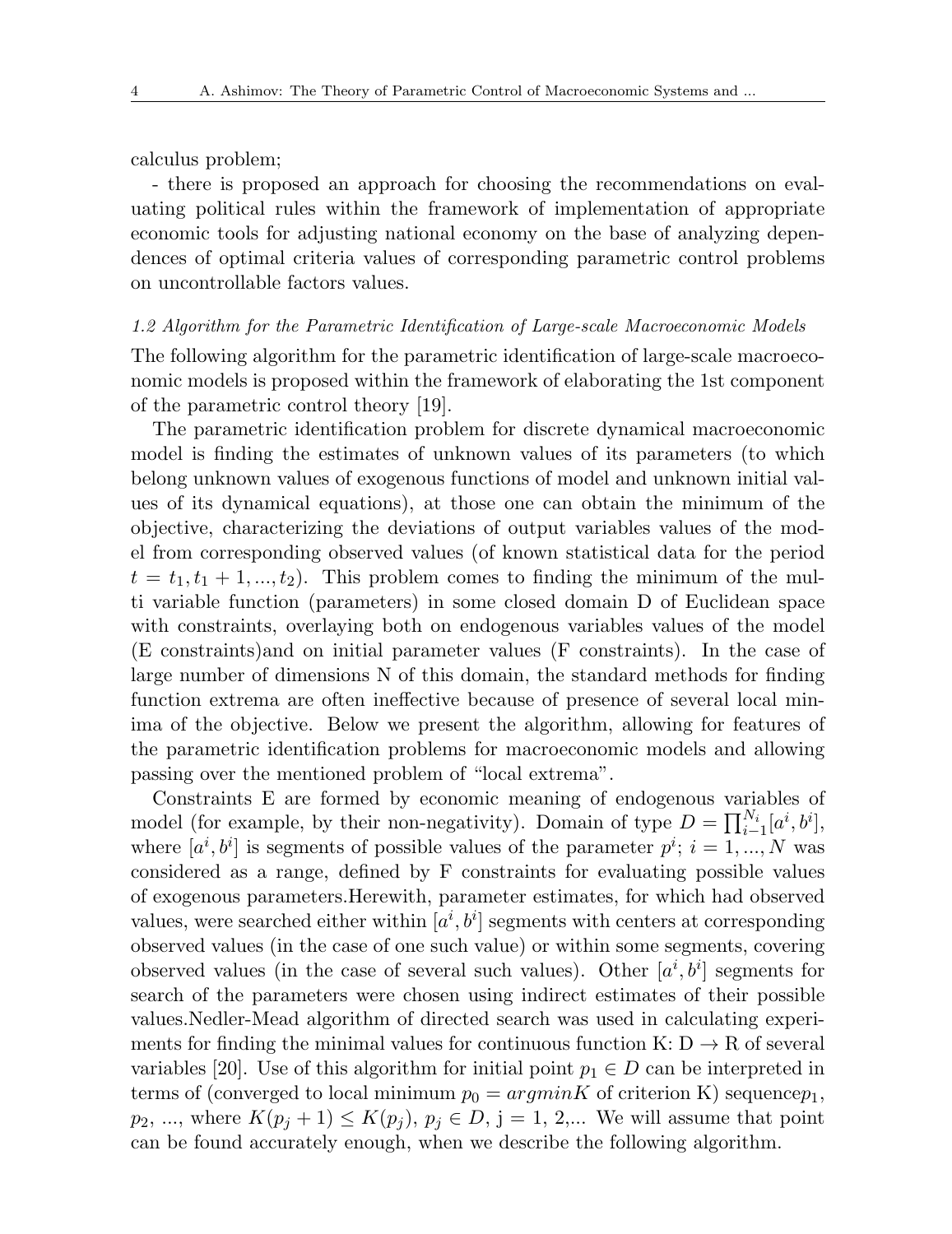For solving the parametric identification problem of model in question on the base of obvious assumption about divergence (in general case) of minimum points of two different functions, two criteria of the following type were proposed:

$$
K_A(P) = \sqrt{\frac{1}{n_{\mu}(t_2 - t_1 + 1)} \sum_{t=t_1}^{t_2} \sum_{i=1}^{n^A} \alpha_i \left(\frac{y^i(t) - y^{i^*}(t)}{y^{i^*}(t)}\right)^2}
$$

$$
K_B(P) = \sqrt{\frac{1}{n_{\beta}(t_2 - t_1 + 1)} \sum_{t=t_1}^{t_2} \sum_{i=1}^{n^{\beta}} \alpha_i \left(\frac{y^i(t) - y^{i^*}(t)}{y^{i^*}(t)}\right)^2}
$$

Here  $\{t_1, ..., t_2\}$  is identification period;  $y^i(t)$ ,  $y^{i^*}(t)$ -correspondingly computed and observed values of model output variables, *KA*(*P*)-subsidiary criterion,  $K_B(P)$ -basic criterion;  $n_b > n_a$ ;  $\alpha_i > 0$  and  $\beta_i > 0$  are some weight coefficients, values of which are defined during solution of parametric identification problem for dynamical system;  $\sum_{i=1}^{n_A} \alpha_i = n_\alpha$ ,  $\sum_{i=1}^{n_B} \beta_i = n_\beta$ .

The minimization problems based on the model of corresponding criterion  $(K_A \text{ and } K_B)$  in the domain D, we will call the Problem A and the Problem B.Theaggregate algorithm for solving the parametric identification problem of model was chosen in terms of the following steps:

1. For some vector of initial values of parameter  $p_1 \in D$ , solve problems A and B simultaneously. Then, find the minimum points *pA*<sup>0</sup> and *pB*<sup>0</sup> of criteria *K<sup>A</sup>* and *KB*, respectively.

2. If  $K_B(p_{B0}) < \varepsilon$  for some sufficiently small number  $\varepsilon$ , then the model parametric identification problem is solved.

3. Otherwise, choose the point  $p_{B0}$  as the initial point  $p_1$ , solve problem A and, choosing the point  $p_{A0}$  as the initial point  $p_1$ , solve problem B. Go to step 2.

After sufficiently large number of iterations of stages 2 and 3, initial values of the parameters might leave neighborhoods of the non-global minima in one criterion with help of the other and thereby solve the parametric identification problem.

The following methods for evaluating the stability indicators and the structural stability of mathematical models are proposed within the framework of elaborating the 2 component of the parametric control theory.

*1.3 Methods for Evaluating the Stability of Mathematical Models of Macroeconomic Systems*

*1.3.1 Methods for Evaluating the Weak Structural Stability of Dynamical Models*

The methods of analysis of the robustness (structural stability) of mathematical model of national economic system are based on:

- Fundamental results on dynamical systems theory in the plane;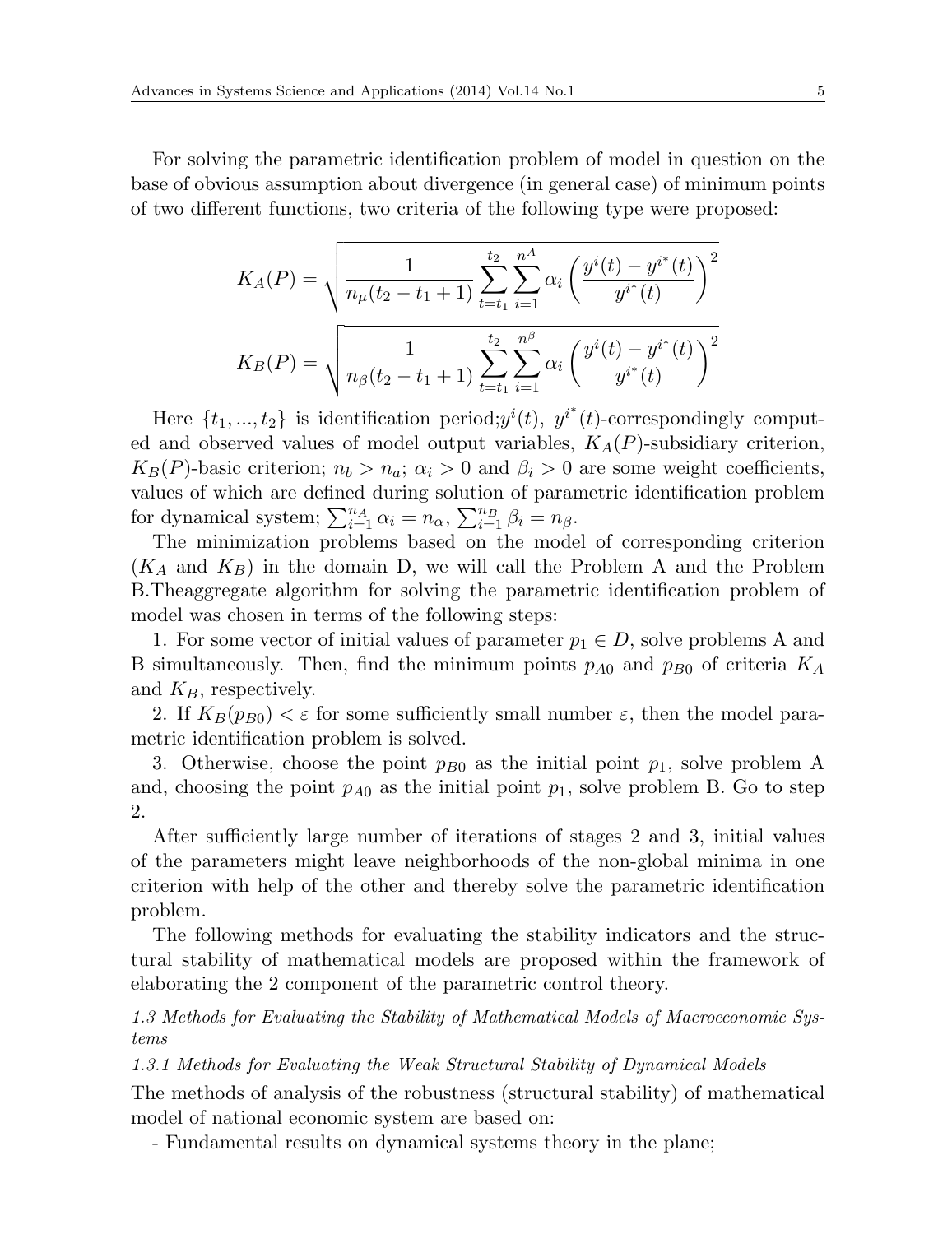- Methods of verification of mathematical models belonging to certain classes of structurally stable systems (classes of Morse-Smale systems, Ω-robust systems, -systems, systems with weak structural stability).

At present, the theory of parametric control of market economic development has available a number of theorems about structural stability of specific mathematical models (the model of the neoclassical theory of optimal growth; model of national economic system taking into consideration the influence of the share of public expenses and of the interest rate of governmental loans on economic growth; model of national economic systems taking into consideration the influence of international trade and currency exchanges on economic growth; and others) formulated and proved on the basis of the aforementioned fundamental results.

Along with analysis of the structural stability of specific mathematical models (both with and without parametric control), based on results of the theory of dynamical systems, one can consider approaches to the analysis of structural stability of mathematical models of national economic system by means of computer simulations.

We shall consider below the construction of a computational algorithm for estimating the structural stability of mathematical models of national economic system on the basis of Robinson theorem (Theorem A) on weak structural stability [21].

**Theorem**.*Let N′ be some manifold, and N a compact subset in N′ such that the closure of the interior of N is N. Let some vector field be given in a neighborhood of the set N in N′ . This field defines the C* 1 *-flux f in this neighborhood. Let R*(*f, N*) *denote the chain-recurrent set of the flux f on N.*

*Let R*(*f, N*) *be contained in the interior of N. Let it have a hyperbolic structure. Moreover, let the flux f upon R*(*f, N*) *also satisfy the transversability conditions of stable and unstable manifolds. Then the flux f on N is weakly structurally stable. In particular if R*(*f, N*)*- an empty set, then the flux f is weakly structurally stable on N. A similar result is also correct for the discrete-time dynamical system (cascade)* specified by the homeomorphism (with image)  $f : N \to N'$ .

Therefore, one can estimate the weak structural stability of the flux (or cascade) f via numerical algorithms based on this Theorem by means of numerical estimation of the chain-recurrent set  $R(f, N)$  for some compact region N of the phase space of the considered dynamical system.

Let us further propose an algorithm of localization of the chain-recurrent set for a compact subset of the phase space of the dynamical system described by a system of ordinary differential (or difference) equations and algebraic system. The proposed algorithm is based on the algorithm of construction of the symbolic image [22]. A directed graph (symbolic image), being a discretization of the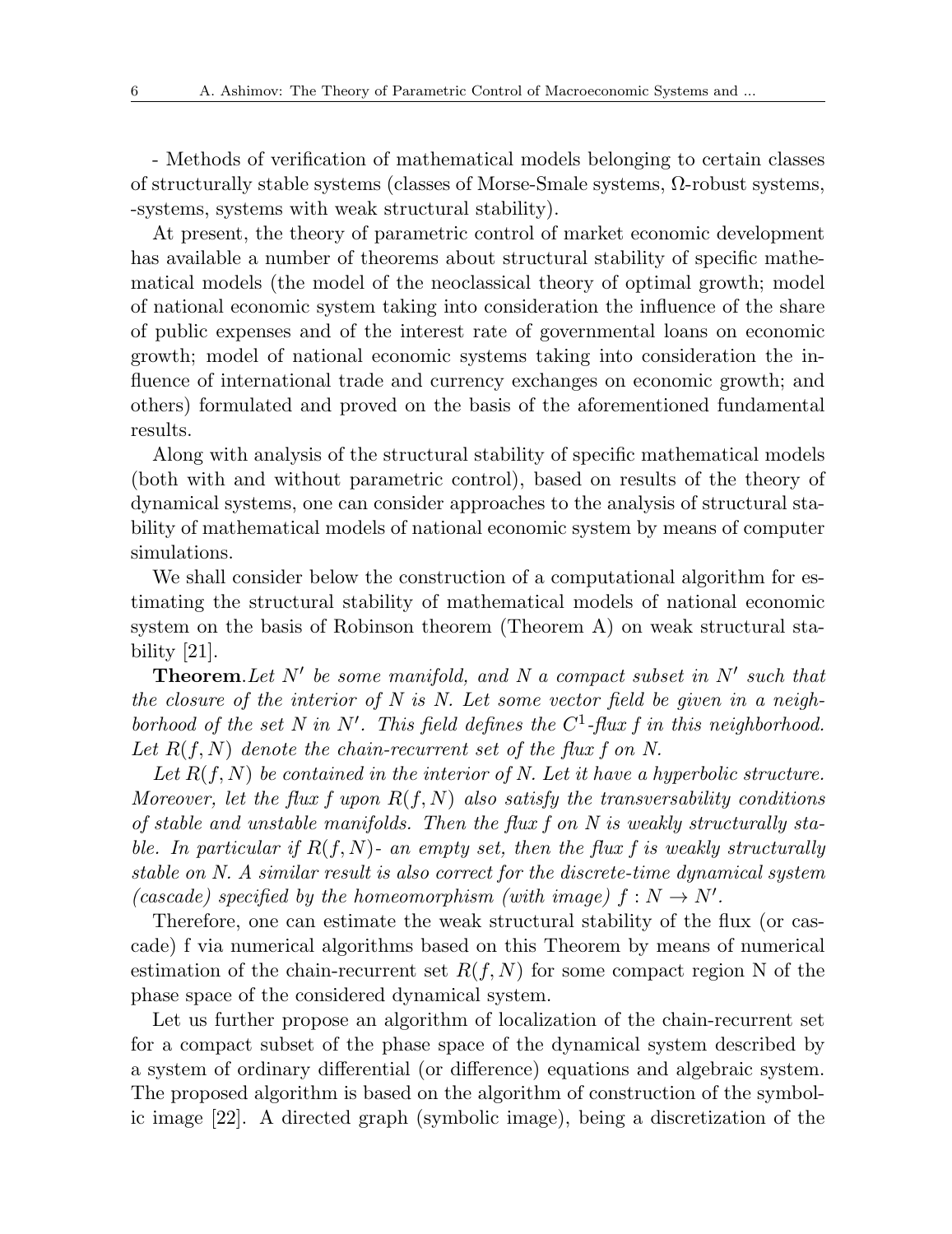shift mapping along the trajectories defined by this dynamical system, is used for computer simulation of the chain-recurrent subset.

Suppose an estimate of the chain-recurrent set  $R(f, N)$  of some dynamical system in the compact set N of its phase space has been found. For a specific mathematical model of the economic system, one can consider, for instance, some parallelepiped of its phase space including all possible trajectories of the economic system evolution for the considered time interval as the compact set N.

The localization algorithm for the chain-recurrent set consists of the following:

1. Define the mapping f defined on N and given by the shift along the trajectories of the dynamical system for the fixed time interval.

2. Construct the partition C of the compact set N into cells  $N_i$ . Assign the directed graph G with graph nodes corresponding to the cells and branches between the cells  $N_i$  and  $N_j$  corresponding to the conditions of the intersection of the image of one cell  $f(N_i)$  with another cell  $N_j$ .

3. Find all recurrent nodes (nodes belonging to cycles) of the graph G. If the set of such nodes is empty, then  $R(f, N)$  is empty, and the process of its localization ceases. One can draw a conclusion about the weak structural stability of the dynamical system.

4. The cells corresponding to the recurrent nodes of the graph G are partitioned into cells of lower size, from which a new directed graph G is constructed (see item 2 of the algorithm).

5. Go to item 3.

Items 3, 4, 5 must be repeated until the diameters of the partition cells become less than some given number *ε*.

The last set of cells is the estimate of the chain-recurrent set *R*(*f, N*).

The method of estimating the chain-recurrent set for a compact subset of the phase space of a dynamical system developed here allows one, in the case in which the obtained chain-recurrent set  $R(f, N)$  is empty, to draw a conclusion about the weak structural stability of the dynamical system.

In the case that the considered discrete-time dynamical system is a priori the semi-cascade f, one should verify the invertibility of the mapping f defined on N (since in this case, the semi-cascade defined by f is the cascade) before applying Robinson's theorem A for estimating its weak structural stability.

Let us give a numerical algorithm for estimating the invertibility of the differentiable mapping  $f: N \to N'$ , where some closed neighborhood of the discrete-time trajectory  $\{f'(x_0), t = 0, ..., T\}$  in the phase space of the dynamical system is used as N. Suppose that N contains a continuous curve L,which sequentially connects the points  $\{f'(x_0), t = 0, ..., T\}$ . One can choose as such curve a piecewise linear curve with nodes at the points of the above mentioned discrete-time trajectory of the semi-cascade.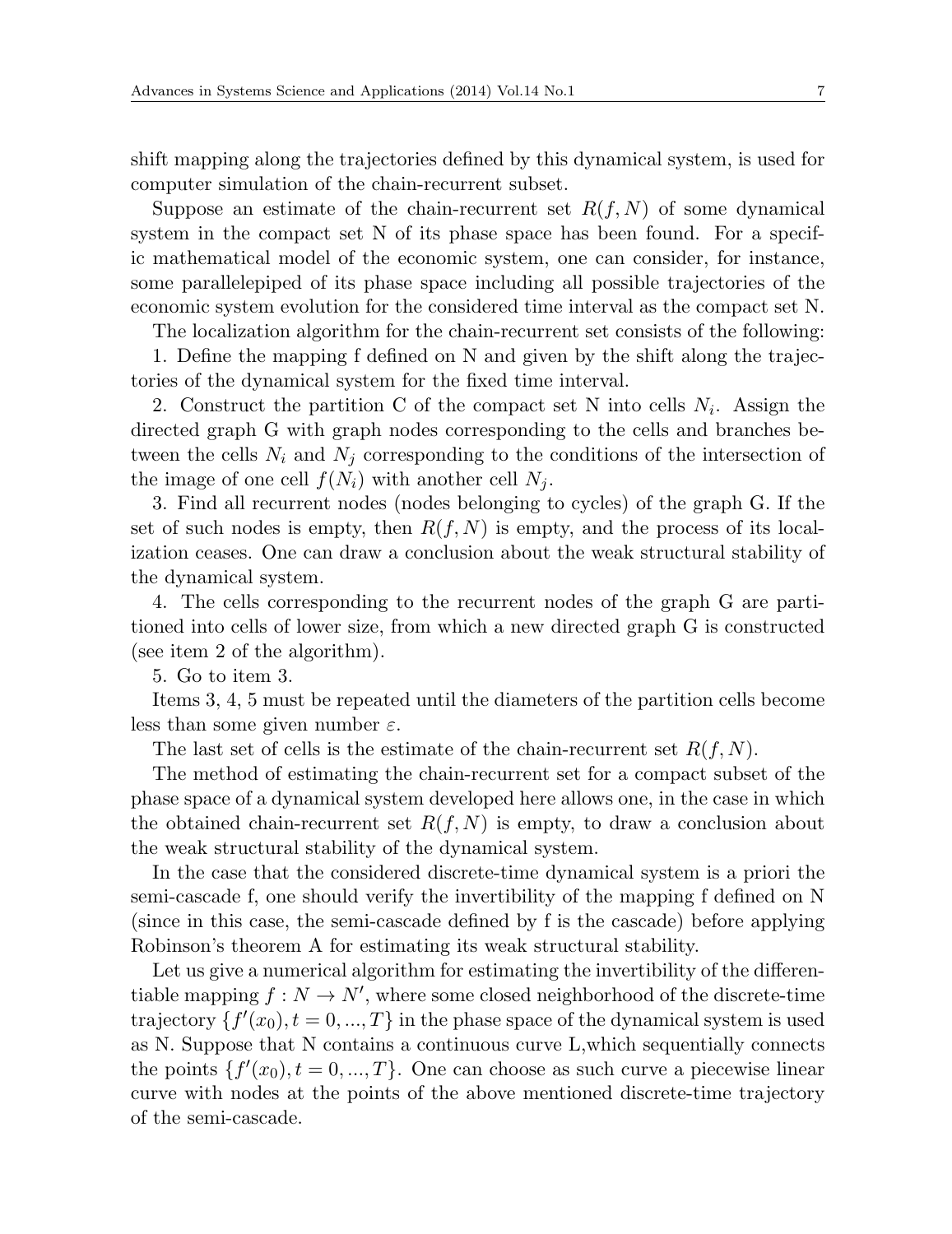An invertibility test for the mapping  $f: N \to N'$  can be implemented in the following two stages:

1. An invertibility test for the restriction of the mapping  $f : N \to N'$  to the curve L, namely,  $f: L \to f(L)$ . This test reduces to the ascertainment of the fact that the curve  $f(L)$  does not have points of self-crossing, that is,  $(x_1 \neq x_2) \Rightarrow (f(x_1) \neq (f(x_2))$ . For instance, one can determine the absence of self-crossing points by means of testing monotonicity of the limitation of the mapping f onto L along any coordinate of the phase space of the semi-cascade f.

Let us choose sufficiently large set of points like  $x_i = (x_i^1, x_i^2, ..., x_i^n) \in L$ ,  $y_i = f(x_i), y_i = (y_i^1, y_i^2, ..., y_i^n)$  and coordinate number of these points (j). If for all  $x_i^j$  $i, i = 1, ..., n$  at  $x_i^j$  $\frac{d}{dt}$ <sub>i</sub><sub>2</sub> theine quality  $y_i^j$  $y_{i_1}^j < y_{i_2}^j$  is met (or at  $x_i^j$  $\frac{j}{i_1} < x_{i_2}^j$  the inequality *y j*  $y_{i_1}^j > y_{i_2}^j$  is met), then  $f: L \to f(L)$  mapping is estimatedas invertible.

2. An invertibility test for the mapping f in neighborhoods of the points of curve L (local invertibility). Based on the inverse function theorem, such a test can be carried out as follows: For a sufficiently large number of chosen points  $x \in L$  one can estimate the Jacobians of the mapping f using the difference derivations:  $J(x) = det(\frac{\partial f_i}{\partial x_i})$  $\frac{\partial f_i}{\partial x_j}(x)$ , *x*, *j* = 1, ..., *n*. Here i, j are the coordinates of the vectors, and n is the dimension of the phase space of the dynamical system. If all the obtained estimates of Jacobians are nonzero and have the same sign, one can conclude that  $J(x) = 0$  for all  $x \in L$  and, hence, that the mapping f is invertible in some neighborhood of each point  $x \in L$ .

An aggregate algorithm for estimating the weak structural stability of the discrete-time dynamical system (semi-cascade defined by the mapping f) with phase space  $N' \in R''$  defined by the continuously differentiable mapping f can be formulated as follows:

1. Find the discrete-time trajectory  $\{f'(x_0), t = 0, ..., T\}$  and curve L in a closed neighborhood N which is required to estimate the weak structural stability of the dynamical system.

2. Test the invertibility of the mapping f in a neighborhood of the curve L using the algorithm described above.

3. Estimate (localize) the chain-recurrent set *R*(*f, N*). By virtue of the evident inclusion *R*(*f, N*1) *⊆ R*(*f, N*2) for *N*<sup>1</sup> *⊂ N*<sup>2</sup> *⊂ N′* , one can use any parallelepiped belonging to and containing L as the compact set N.

4. If  $R(f, N) = \Phi$ , draw a conclusion about the weak structural stability of the considered dynamical system in N.

This aggregate algorithm can be also applied for estimating the weak structural stability of a continuous-time dynamical system (the flux f), if the trajectory  $L = \{f'(x_0), 0 \le t \le T\}$  of the dynamical system is considered as the curve L. In this case, item 2 of the aggregate algorithm is omitted. The mapping  $f<sup>t</sup>$  for some fixed  $t(t > 0)$  can be accepted as the mapping f in item 3.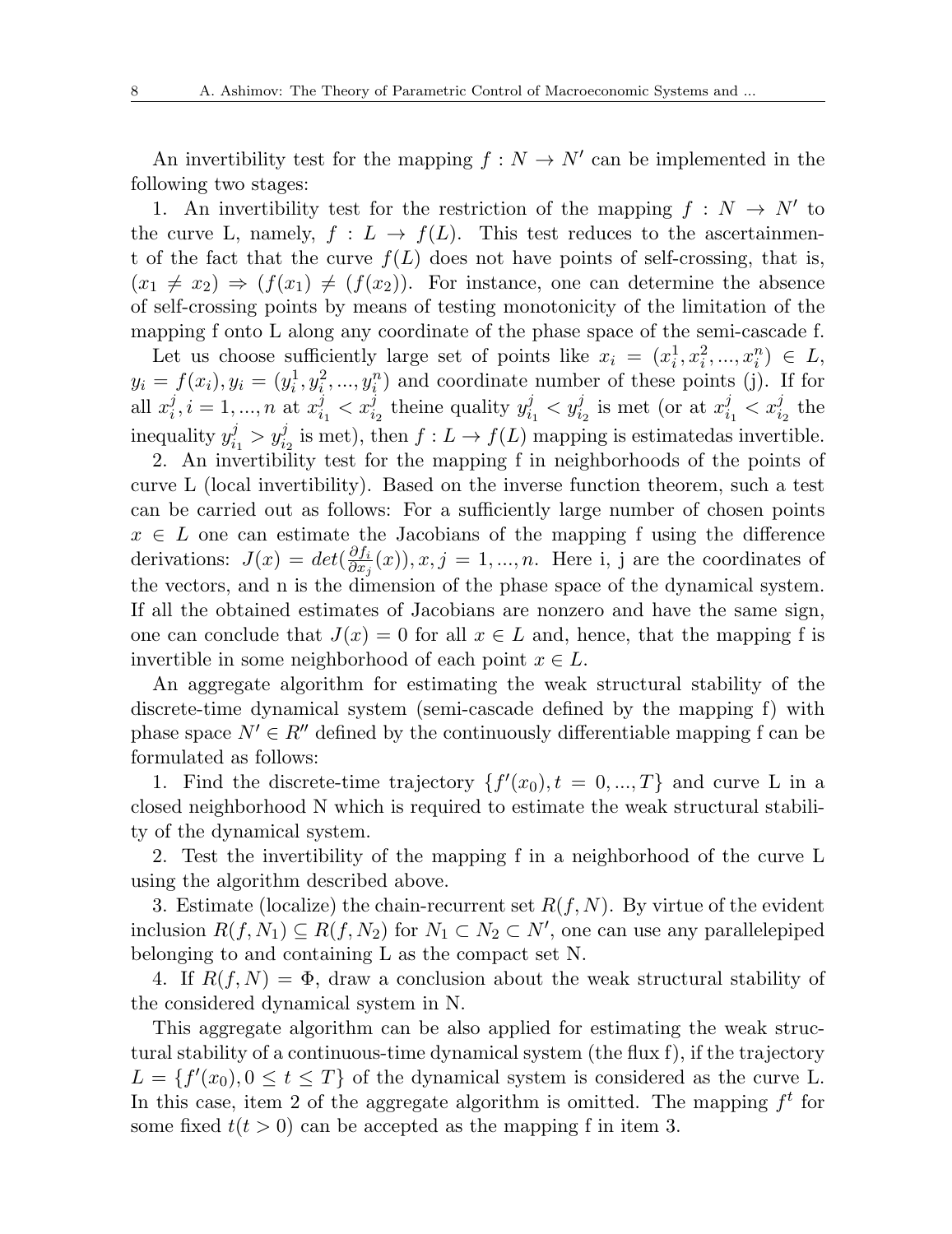*1.3.2 Methods for Evaluating the Weak Structural Stability of Dynamical Models* By definition of Orlov [18], the mathematical model of an economic system in general view is some mapping

$$
f: A \to B
$$

transferring values of initial (exogenous) data  $p \in A$  to solutions (values of endogenous variables)  $y \in B$ .

After constructing a mathematical model of some real-life phenomena or process and defining some actual values of the point p by known measured data or solving the parametric identification problem, the question about adequacy of the analyzed model arises. The condition of model stability relative to admissible perturbations of the initial data [16] is a one of the conditions of the model adequacy. In case of such stability, small perturbations of the model's initial data results in small changes of its solution. In the mentioned monograph, the definitions of the basic stability indicators are introduced (these definitions are presented below). Monograph, however, does not propose any algorithm for computing the considered indicators of the mathematical model stability.

Below we present the developed algorithms for evaluating the mathematical model stability indicators which characterize stability of solutions of the mathematical model relative to initial data perturbations. At that, all of the model parameters and variables must be made dimensionless beforehand.

Let  $X = (X^1, X^2, ..., X^k)$  be some vector of values of the model exogenous parameters for the time interval  $t \in \{0, ..., T\}$ . Let  $X_0 = (X_0^1, X_0^2, ..., X_0^k)$  denote the respective vector of base values for the same time interval. The vector that incorporates the values of parameters and initial values of the variables of differential (or difference) equations is considered as the vector X. The vector of measured statistical data used for finding the model equation coefficients is considered as vector X for the econometric models.

Let  $p = (p^1, p^2, ..., p^k)$  be a vector of the normalized input data of the mathematical model where  $p^i = \frac{x^i}{x^i}$  $\frac{x^i}{x_0^i}, i = 0, ..., k$ . The vector  $p_0 = (1, 1, ..., 1)$ .

Let be a space of the normalized input data vectors which includes all admissible sets p,  $A \subset \mathbb{R}^k$  is a metric space with the Euclidean metric defined by the space  $R^k, p_0 \in A$ .

Let  $Y = Y(p) = (Y^1, Y^2, ..., Y^k)$  be a selected vector of the values of endogenous variables for some chosen interval (or moment) of time obtained for the selected values of p. The vector that incorporates the values of some selected set of the model endogenous variables for the aforesaid interval (or moment) of time is considered as vector Y for the dynamical models. The vector of coefficients of the model equations or vector of values of some selected set of the model en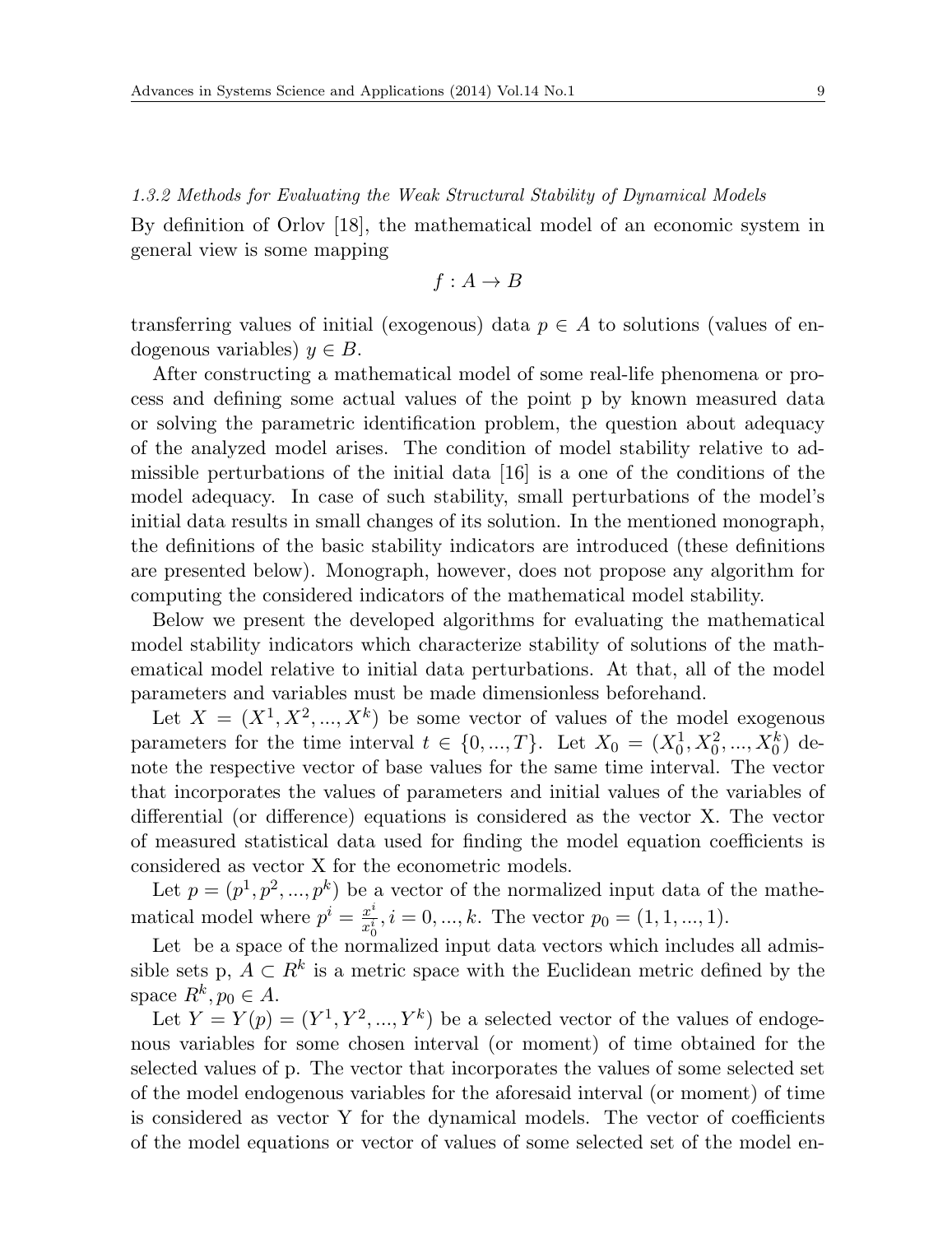dogenous variables for the aforesaid interval (or moment) of time is considered as vector Y for the econometric models.

In particular, with  $p = p_0$ , introduce the notation  $Y_0 = Y_0(p) = (Y_0^1, Y_0^2, ..., Y_0^k)$ . The normalized vector of values of the endogenous variables for the moment of time  $T_1$  is denoted by  $y = y(p) = (\frac{Y^1}{Y^1})$  $\frac{Y^1}{Y_0^1}, \frac{Y^2}{Y_0^2}$  $\frac{Y^2}{Y_0^2}, \dots, \frac{Y^n}{Y_0^n}$  $\frac{Y^n}{Y_0^n}$ ;  $y_0 = y(p_0) = (1, 1, ..., 1).$ 

Let  $B \subset R^n$  be a region which contains all possible output values y for  $p \in A$ with the Euclidean metric of space  $R^n, y_0 \in B$ . The considered model defines the mapping f of set A into set B.

For the selected point  $p \in A$  and number  $\alpha > 0$ , let  $U_{\alpha}(p)$  denote the intersection of a neighborhood of the point p with radius *α* with set A:

$$
U_{\alpha}(p) = \{p_1 \in A : \rho(p_1, p) \le \alpha\}
$$

Here and below,  $\rho(.,.)$  denotes the Euclidean distance between two points of the Euclidean space.

For some subset  $B_1 \subset B$ , let  $d(B_1)$  denote the diameter of set  $V_1$ , that is

$$
d(B_1) = \sup(\rho(y_1, y_2) : y_1, y_2 \in B_1)
$$

**Definition1.1.** The number  $\beta(p,\alpha) = d(f(U_\alpha(p)))$  is defined as the stability indicator of the econometric model at the point for ¿0.

**Algorithm1.1** for evaluating the model stability indicator  $\beta(p,\alpha)$  by the Monte Carlo method is as follows:

2. Define the vector of normalized input data  $p = (p^1, p^2, ..., p^k)$ , number  $\alpha > 0$ , and set  $U_{\alpha}(p)$ .

3. Generate a set of sufficiently large number M of pseudo-random points  $(p_1, p_2, \ldots, p_M)$  uniformly distributed in  $\beta(p, \alpha)$ .

For this purpose, consecutively generate the coordinates  $p_j^i(i = 1, ..., k; j =$ 1, ..., *M*) of the point  $p_j$  in numerical segments  $[p^i - \alpha, p^i + \alpha]$  covering  $U_\alpha(p)$ using a generator of uniformly distributed pseudo-random numbers. If the inequality ∑ *k i*=1  $(p_j^i - p^i)^2 \leq \alpha^2$  holds (i.e.  $x_j \in U_\alpha(p)$ ), this point is added to the created set.

4. For each point  $p_j$  of the set, define point  $y_j = f(p_j)$ ,  $j = 1, ..., M$ , by simulation.

5. Evaluate  $\beta = max(\rho(y_i, y_j) : i, j = 1, ..., M)$ .

6. Stop.

With  $\alpha = 0.01$ , the obtained number  $\beta/2$  characterizes the (maximum) percentage change of values of the model output variables under the perturbed input data by 1%.

**Definition1.2.** The number  $\beta(x) = inf$ 0*≤α≤α*<sup>0</sup>  $\beta(p,\alpha)$  is called the absolute stability indicator of the econometric model at point  $x \in A$ . Here,  $\alpha_0$  is the maximal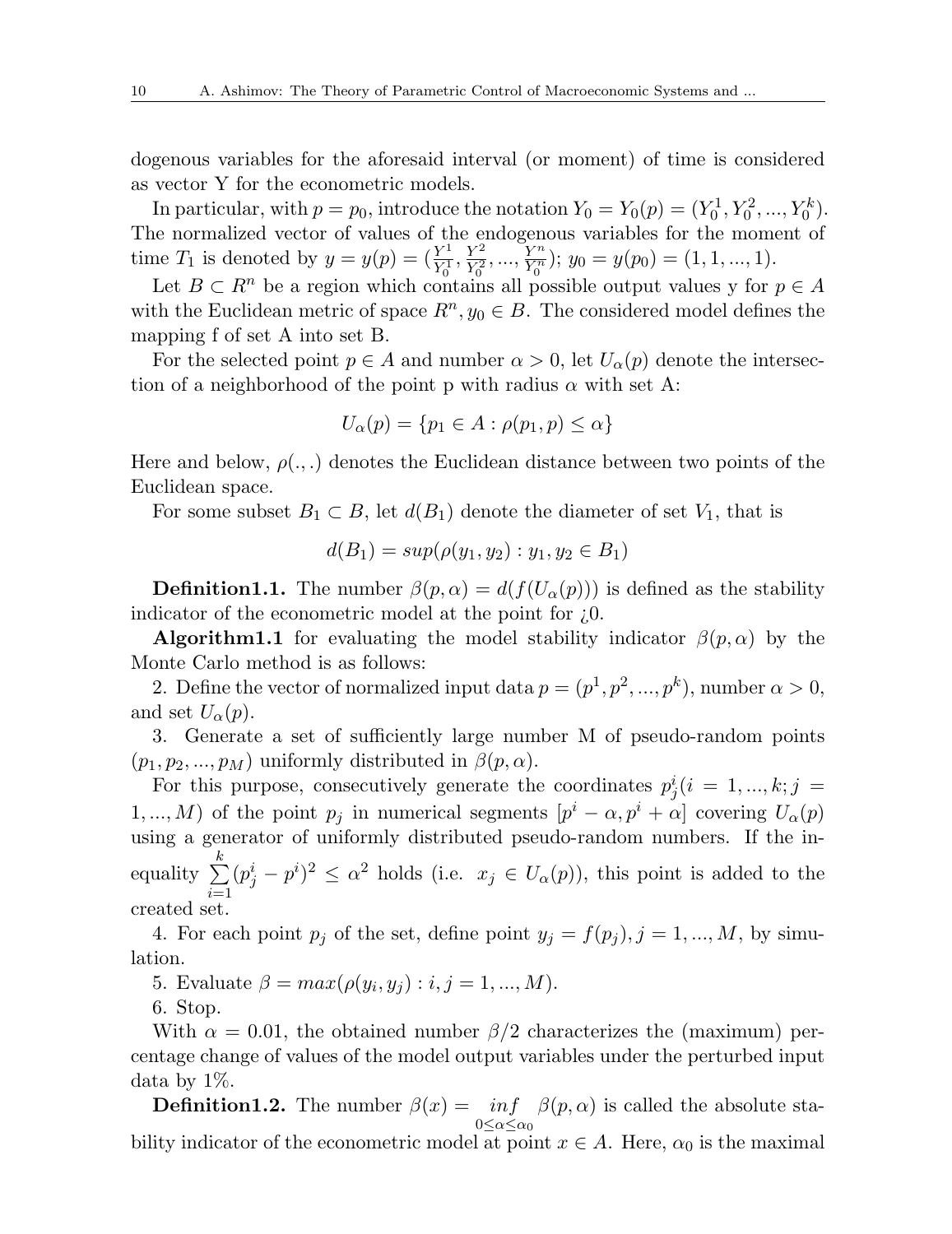admissible relative deviation of values of the model input data.

**Algorithm 1.2** for evaluating the absolute stability indicator  $\beta(p)$  of the econometric model is as follows:

For the selected value  $\alpha_0$  and numbers  $j = 0, 1, 2$ , consecutively find (by Algorithm 1.1) numbers  $\beta_j = \beta(p, \alpha_0/2^j)$ , and then evaluate the number

$$
\beta(p) = \inf_{j=0,1,2,\dots} \beta_j
$$

If  $\beta(p)$  turns out to be less than some a priori given small number (i.e.  $\beta(p)$  is considered to be approximately zero), then the mapping f defined by the analyzed model is evaluated at point p continuously depending on the input values.

**Definition1.3.** The number

$$
\gamma=\sup_{p\in A}\beta(p)
$$

is called the maximal absolute stability indicator of the model for region A.

**Algorithm1.3** for evaluating the maximal absolute stability indicator of the model by the Monte Carlo method is as follows:

1. Generate the set of sufficiently large number M of pseudo-random points  $(p_1, p_2, ..., p_M)$  uniformly distributed in.

2. For each point  $p_j$  in the set and chosen  $, \alpha_0 > 0$  find the numbers  $\beta(p_j)$  by Algorithm 1.2.

3. Determine the number  $\gamma = \max_{j=1,\dots,M} \beta(p_j)$ .

4. Stop.

If the number turns out to be less than some a priori given small number *ε*(i.e. is considered to be approximately zero), then the mapping f defined by the analyzed model is evaluated in set A continuously depending on the input values.

The developed algorithms were applied for evaluating econometric model of a small open economy and computable general equilibrium model of economic branches.

# *1.3.3 Methods for Evaluating the Stability of Mappings, Defined by Models, in Terms of the Theory of Differentiated Mappings Singularities*

This section describes the methods for evaluating in sense of definition the stability of smooth mappings  $F: D \to E$ , defined by statical or dynamical model [17]. As domains (D) of the mappings in question are used corresponding domains of possible values of uncontrollable, controllable parameters, coefficients of the model econometric equations in question, and also domain of possible values of observed (statistical) data, used for functions building, which set models econometric equations of the model. Range of values (E) of the mapping F contains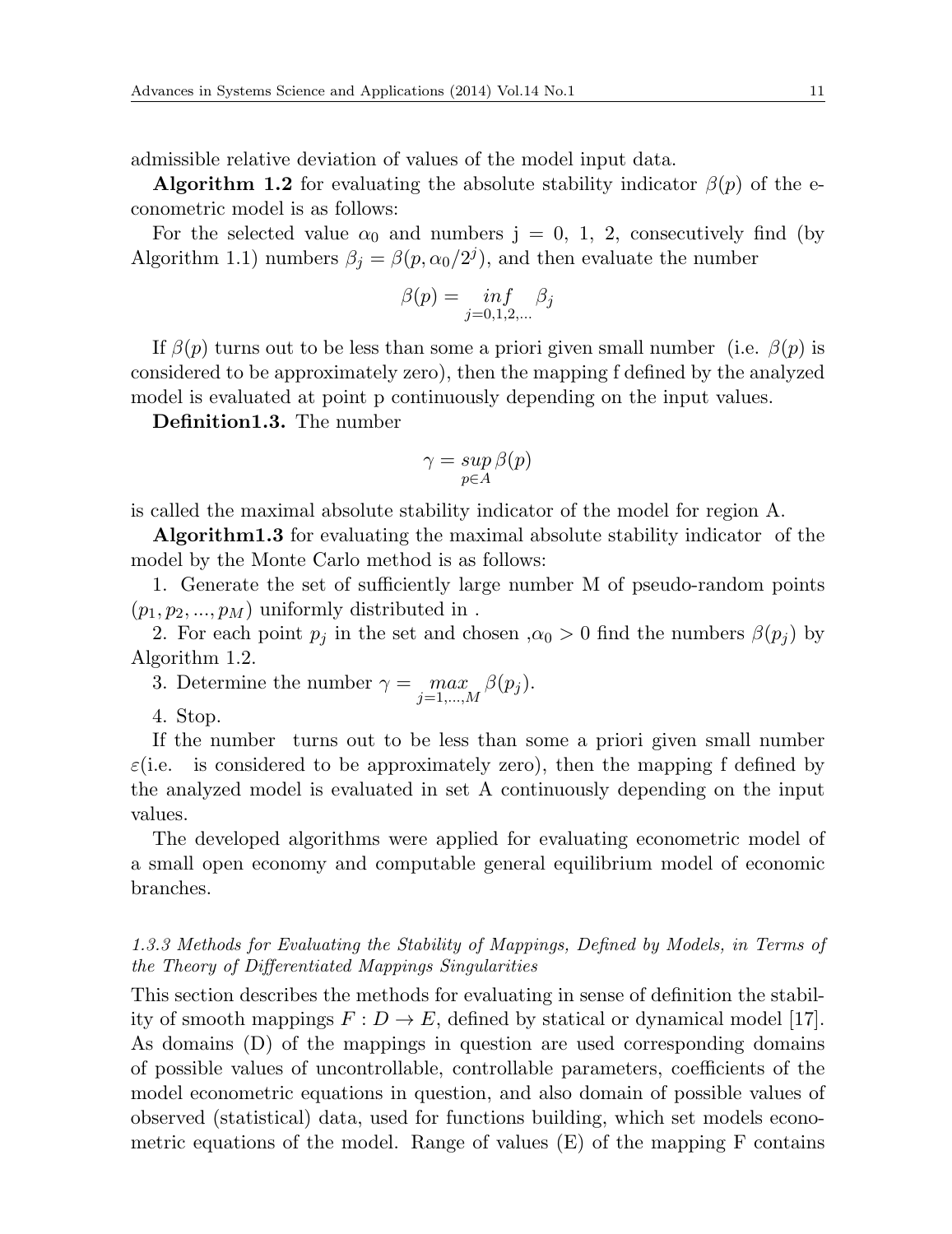set of possible values of endogenous variables of the model.

Existence of such stability property indicates preservation of qualitative properties of mapping, using which the model is described, at small variances of this mapping. When real economic phenomena are described adequately using the mathematical model, stability (or instability) of the mapping, presented by the model, may indicate stability (or instability) of corresponding dependencies of possible values of economic indicators on external (controllable or uncontrollable) factors at small variances of these dependencies. Instability of mapping, set by the model, may also indicate inadequacy of the model in question [17].

An algorithm for estimating critical point set of the mappings in question is presented within the framework of this study of the given mappings stability. This algorithm, in particular, allow sestimating the maximality of Jacobian matrix rank of mapping at all points of its domain, i.e. to check whether either the investigated map is immersion or submersion. For the immersion case, an algorithm for estimating injectivity of the mapping is proposed.

There are formulated and proved the statements, which allow to estimate the stability (and in some case ratios of the image dimension to the counter image dimension-instability) of the mapping in question, when conditions of immersion and injectivity or condition of submersion are satisfied for the mapping in question.

There are presented the statements about stability conditions for the mapping in question in the case if this mapping is submersion with fold [23]. There is presented the algorithm, which allows to estimate the mapping as submersion with fold and estimate the stability of the mapping in question in this case.

#### *1.3.3.1 Algorithm for Estimating the Critical Point Set of the Mappings, Set by the Model*

Hereinafter, we will imply the mapping, defined by the mathematical model when we use the mapping

$$
F: D \to E \tag{1}
$$

Let's denote the mapping arguments vector (1) through  $p = (p^1, ..., p^n) \in D$ , and corresponding p point image - the model solutions vector denote through  $y = y(p) = y(p^1, ..., p^v) \in E$ ,  $(D \subset R^n \text{ and } E \subset R^v \text{ are some regions}).$  In this case, Jacobian matrix with size vn for the mapping (1) at the point p will be written in the following form:

$$
J(p) = \left(\frac{\partial y^i}{\partial p^j}(p)\right)_{i=1,\dots,v;j=1,2,\dots,n} \tag{2}
$$

We will also denote the Jacobian matrix estimate (2) at some point  $p \in D$ , obtained by numerical differentiation from  $(1)$ , through  $J(p)$ .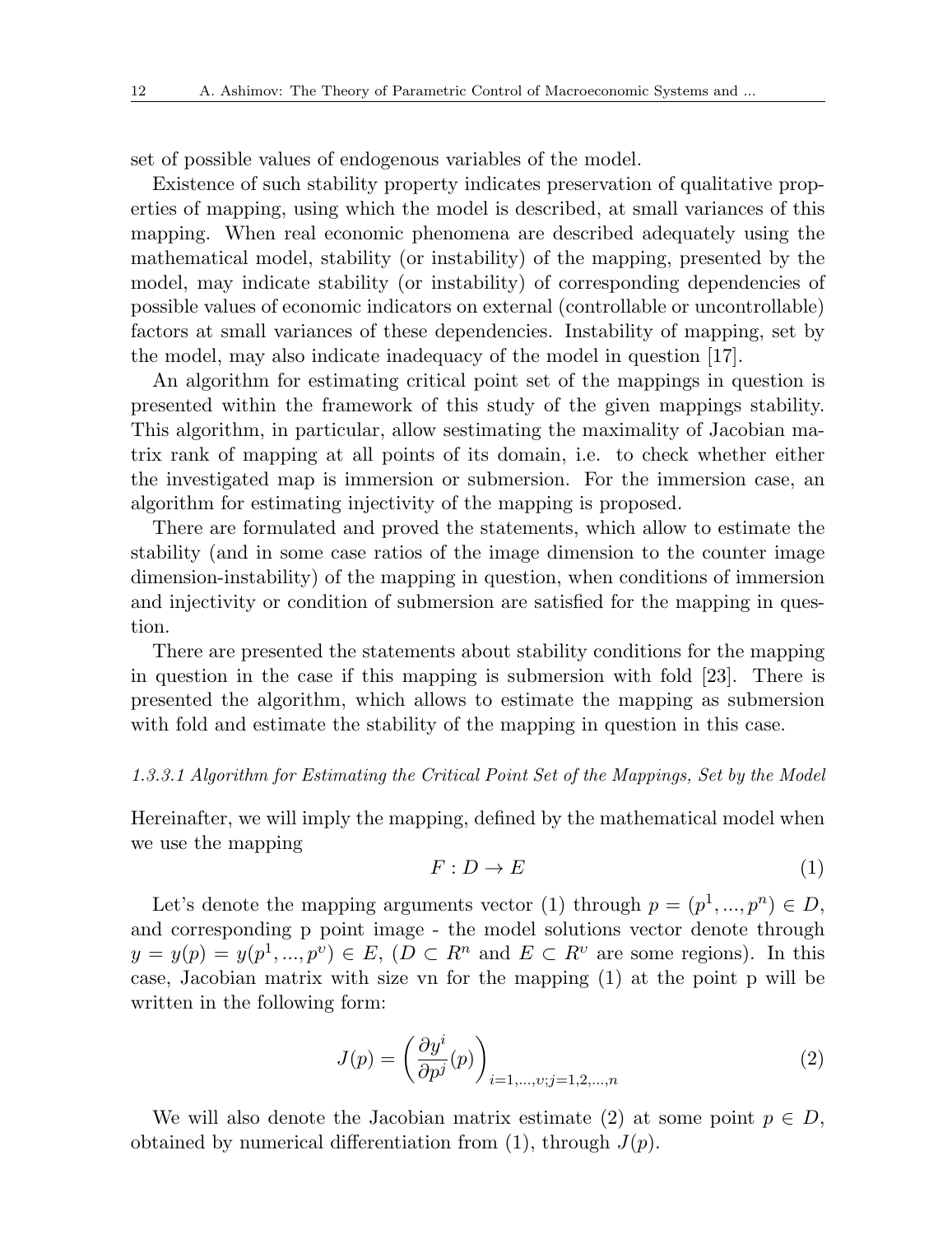Within the framework of the solution of F mapping stability studying problem, we will present an algorithm, which allows to estimate the  $J(p)$  matrix rank maximality for  $p \in D$ , that is the algorithm for condition estimate

$$
rank((J(p))) = min(v, n), p \in D \tag{3}
$$

When this condition is satisfied, the mapping F will noth ave any critical point in the domain D [17].

For (3) condition estimate to find any nonsingular minor (of the matrix  $J(p)$  of order  $min(v, n)$  for each  $p \in D$  is enough, taking into account that total amount of maximal-order minors in J is  $l = C_v^n = \frac{v!}{n!(v-n)!}$  if  $n < v$  and  $l = C_v^v = \frac{n!}{v!(n-v)!}$ , if  $n \geq v$ . We will denote the determinant value estimate of such minor of order  $min(v, n)$  in  $J(p)$  for  $p \in D$  through  $|M_i(p)|$ ,  $i = 1, ..., l$ .

**Algorithm1.4.** The aggregate algorithm for estimating condition $(1.3)$  for estimation of mapping critical point set.

1) Domain D divides to sufficiently large amount of (elementary) parallelepipeds  $D^k$  of the same size, and define the net P from N points, those are vertices of chosen parallelepipeds:  $p = \{p_j : j = 1, ..., N\}$ .

2) Compute the values of all  $J(p_i)$  matrix elements for  $j = 1, ..., N$ .

3) For  $i = 1, ..., l$ ,  $j = 1, ..., N$ , compute the determinants  $|M_i(p_i)|$ .

4) For each  $i = 1, \ldots, l$  the set  $D(i)$  is defined in the following way.  $D(i)$  isa sumof all (closed) parallelepipeds  $D^k$ , which have property that not all values of  $|M_i(p_i)|$  at  $D^k$  vertices have the same sign.

5) Find the set  $\tilde{D} = \bigcap_{i=1}^{l} D(i)$ .

6) If the set  $\tilde{D}$  is empty, then condition (3) is evaluated as satisfied. Stop.

7) Otherwise,the steps 1) - 6) of present algorithm are performed substituting domain D by  $\ddot{D}$  and diminishing sizes of parallelepipeds, participating in partitioning of  $\ddot{D}$ .

Sufficiently large amount iteration of the steps of the presented above algorithm allow either to estimate satisfaction of the condition (3) or to obtain the estimate (using set  $D$ )the set of critical points of F mapping.

#### *1.3.3.2 Algorithm for Estimating the Nonlocal Injectivity of Mapping,Set by Model*

In this section it assumes that *n < υ* (D domain dimension of mapping (1) is less than Erange of values dimension). This section presents an algorithm for estimating conditions of nonlocal injectivity (absence of non-close points in D, having equal images at mapping F) of mapping (1), set by model in domain D. Satisfaction of mentioned nonlocal injectivity condition and condition (3), ensuring local injectivity in neighborhood of each point means an existence of inverseto Fmapping, determined in set *F*(*D*).

Fix sufficiently small number  $\varepsilon > 0$ . For each point  $p_j \in P$  through  $d(p_j)$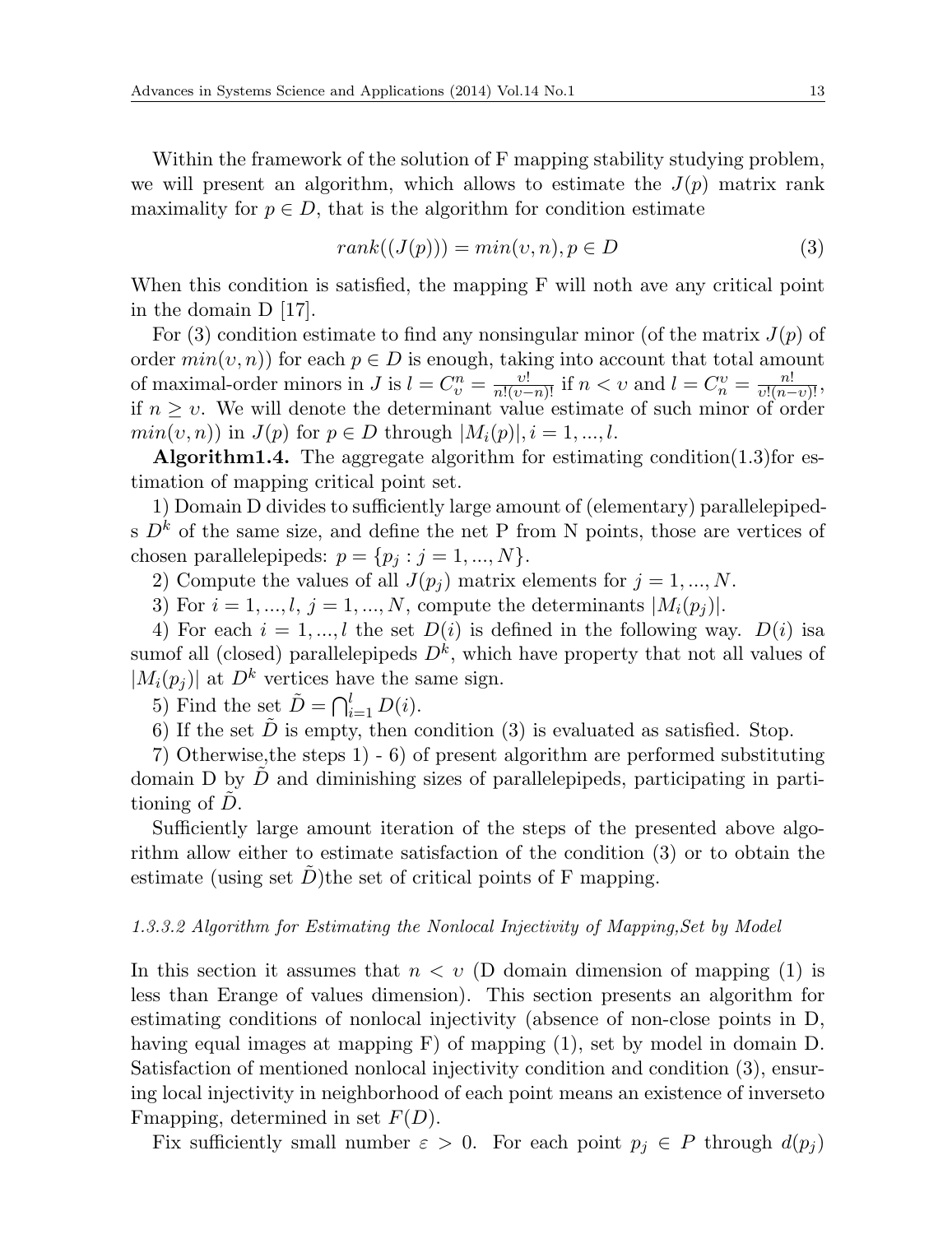denote set of all points  $p_k \in P$  which have  $|p_j - p_k| > \varepsilon$ . Here  $|\cdot|$  is magnitude of vector.

**Algorithm1.5** for estimating the condition of the nonlocal injectivity is presented in terms of the following steps.

1) Compute the numbers

$$
m_j = \min_{p_k \in d(p_j)} |F(p_k) - F(p_j)|
$$

for each point  $p_j \in P$ .

2) Compute  $m == min_{p_j \in P} m_j$  and determine the points  $p_j, p_k \in P$  such that  $|F(p_k) - F(p_j)| = m$ .

3) Repeat steps 1) and 2) of this algorithm substituting the net P by net  $P_1$ being the vertices of less size parallelepipeds and containing all points of the net P, being distant from one of  $p_j$ ,  $p_k$  points by the distance not exceeding  $2\varepsilon$ .

There are two possible cases given sufficiently large amount of iterations of steps of the presented above algorithm.

a) The sequence of obtained values are diminishing about proportional to the  $P_1$  net step. In this case, F mapping is estimated as non-injective (in other words,  $F(D)$  set is estimated as self-crossing).

b) Condition  $m > \varepsilon$  is met for all nets in question with sufficiently small step. In this case, F mapping is estimated as injective (in other words, *F*(*D*) set is estimated as non-self-crossing).

## *1.3.3.3 Estimating the Stability of Mappings Set by the Model*

This section presents propositions about sufficient conditions for F mapping stability in open domain  $D^0 = D \setminus \gamma(D)$ , where  $\gamma(D)$  is boundary of set D, within the framework of determining stable mapping [17]. It also presents an aggregate algorithm for estimating mapping  $F: D \to E$ , as stable submersion with fold.

According to stability theorem of Mazer [17], mapping F is stable in manifold  $D^0$ , if it is infinitesimally stable in  $D^0$ . Condition of infinitesimal stability of mapping  $h(p)$  in  $k(q)$  is formulated in terms of solubility in relative to mappings and of the following homologous equation [17].

$$
\mu(p) = -J(p)h(p) + k(F(p))\tag{4}
$$

Here  $\mu(p)$  is an arbitrary infinitesimal deformation of F mapping, which is presented in terms of smooth correspondence to each point  $p \in D^0$  of tangent vector to manifold E atpoint  $F(p)$ ;  $h(p)$  is the smooth vector field in  $D^0$ ;  $k(y)$  is the smooth vector field in E.

Consider two possible cases.

1. Let  $n < v$  Let condition (3) be satisfied, that is F mapping is the immersion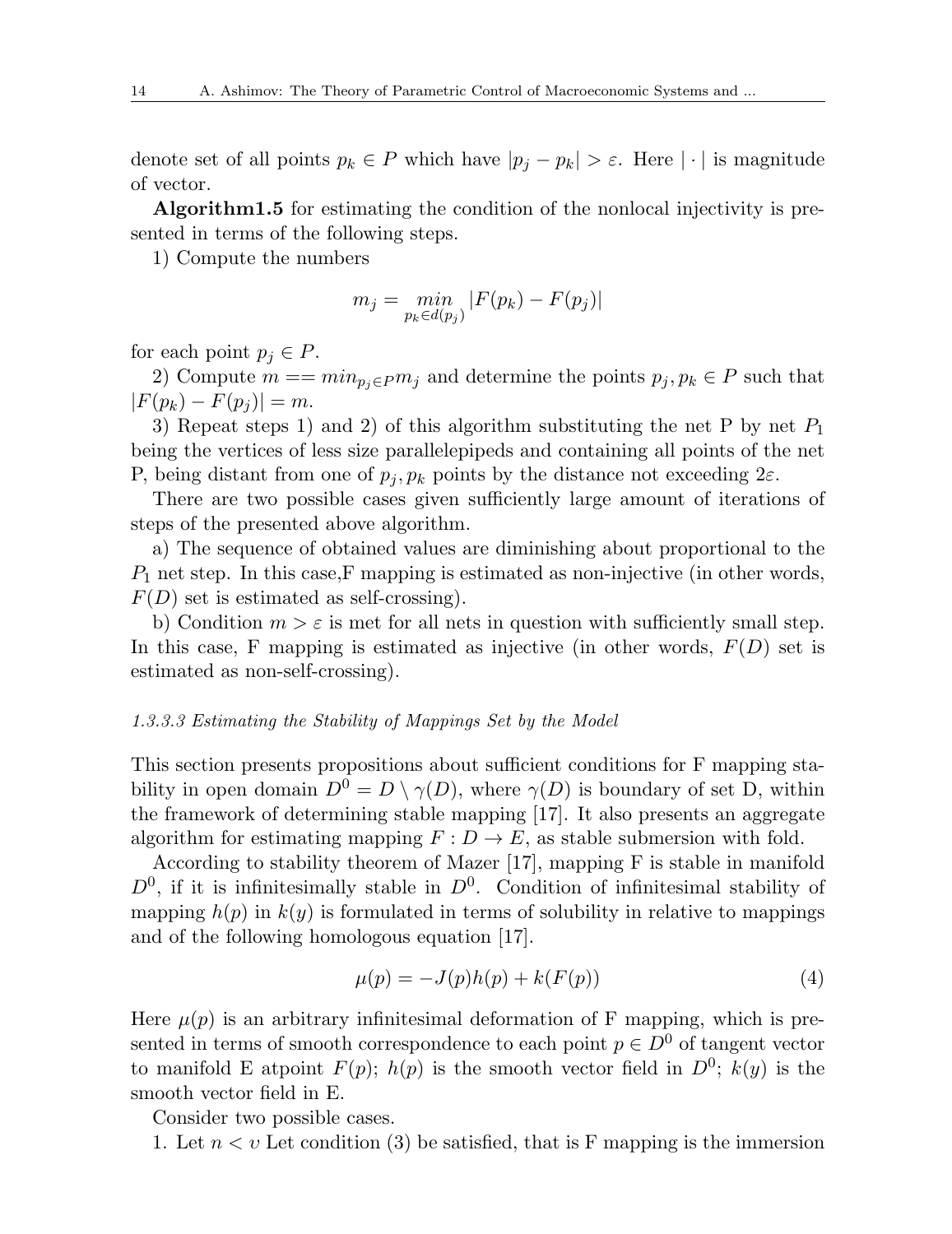in D. According to the theorem about inverse function (when F mapping injectivity condition is satisfied, which checks by the algorithm described in item 2) in set  $F(D^0)$  the smooth mapping  $F^{-1}: F(D^0) \to D^0$ , inverse to F is defined. If in Equation (4) input  $h(p) = 0$ , and  $k(y) = \mu(F^{-1}(y))$ , then this equation become an identity  $\mu(p) = 0 + \mu(F^{-1}(F(p)))$ . This means that the mentioned mappings,  $h(p)$  and  $k(q)$ , are solutions of homologous equation (4), that is this equation is soluble. Consequently, the first statement of the following proposition is true.

**Proposition 1.3.1.** Let given  $n < v$  for all points of chosen set D, condition  $(3)$ for injective mapping $(1.1)$ is satisfied.Then mapping $(1)$  is stable in domain  $D^0 = D \setminus \gamma(D)$ . If condition(3) is not satisfied for any point  $p \in D^0$ , then mapping $(1)$  is not stable in its domain.

The second statement of the proposition 1.3.1 results from the sentences 2.4 and 3.12 [23].Formulate them.

Statement 2.4. Let X is compact and  $dimY \geq 2dimX + 1$ . Mapping  $f : X \to Y$ is stable, if and only if f isone-to-one immersion.

Statement 3.12. Let X is compact manifold and  $dim Y = 2dim X$ . Mapping  $f: X \to Y$  is stable, if and only if it is an immersion with normal crossings.

From these sentences results that when condition  $dimY \geq 2dimX$  is satisfied, the immersion property is a requirement for stability, that is when (3)is not satisfied, mapping f cannot be stable.

Note that although in formulations of mentioned sentences X manifold compactness condition is used, proofs of immersion properties for stable mappings given  $dimY \geq 2dimX + 1$  (or  $dimY = 2dimX$ ) are based on the theorems 5.6 and 5.7 [23], which do not require X manifold compactness. Proposition 1.3.1 is fully proved.

2. Let  $n \geq \mu$  Let condition (3) be satisfied, that is F mapping is a submersion in  $D^0$ . Test, in this case, the solubility of homologous equation  $(4)$ .

Consider first the case, when some v-order minor determinant  $M_i(p)$  of Jacobian matrix has constant sign for  $p \in D^0$ , that is,  $|M_i(p)| \geq \varepsilon \geq 0$  in  $D^0$ . Let, for determinacy, such anon singular minor  $M_i(p)$  consists of first six columns of matrix  $J(p)$ . For arbitrary deformation  $\mu(p)$ , written in terms of *v*-dimensional column vector in equation (4) determine  $h(p)$  in the following way. First *v* coordinates of n-dimensional column vector  $h(p)$  set using column  $-(M_i(p))^{-1}\mu(p)$ , and all other coordinates of vector  $h(p)$  assume to be zero. If put  $k(y) = 0$ , then equation (4) becomes the identity:

$$
\mu(p) = -J(p)h(p) + 0 = M_i(p)(M_i(p))^{-1}\mu(p) \tag{5}
$$

Consider the general case of satisfaction of condition (3). Let for each point  $p \in D$  (and some its neighborhood) be found its nonsingular minor  $M_i(p)$ . Choose from such neighborhoods  $U_j$  finite domain cover:  $D \subset U_{j=1}^s U_j$ . Make subject to this cover the partition of unity into domains D in terms of s smooth functions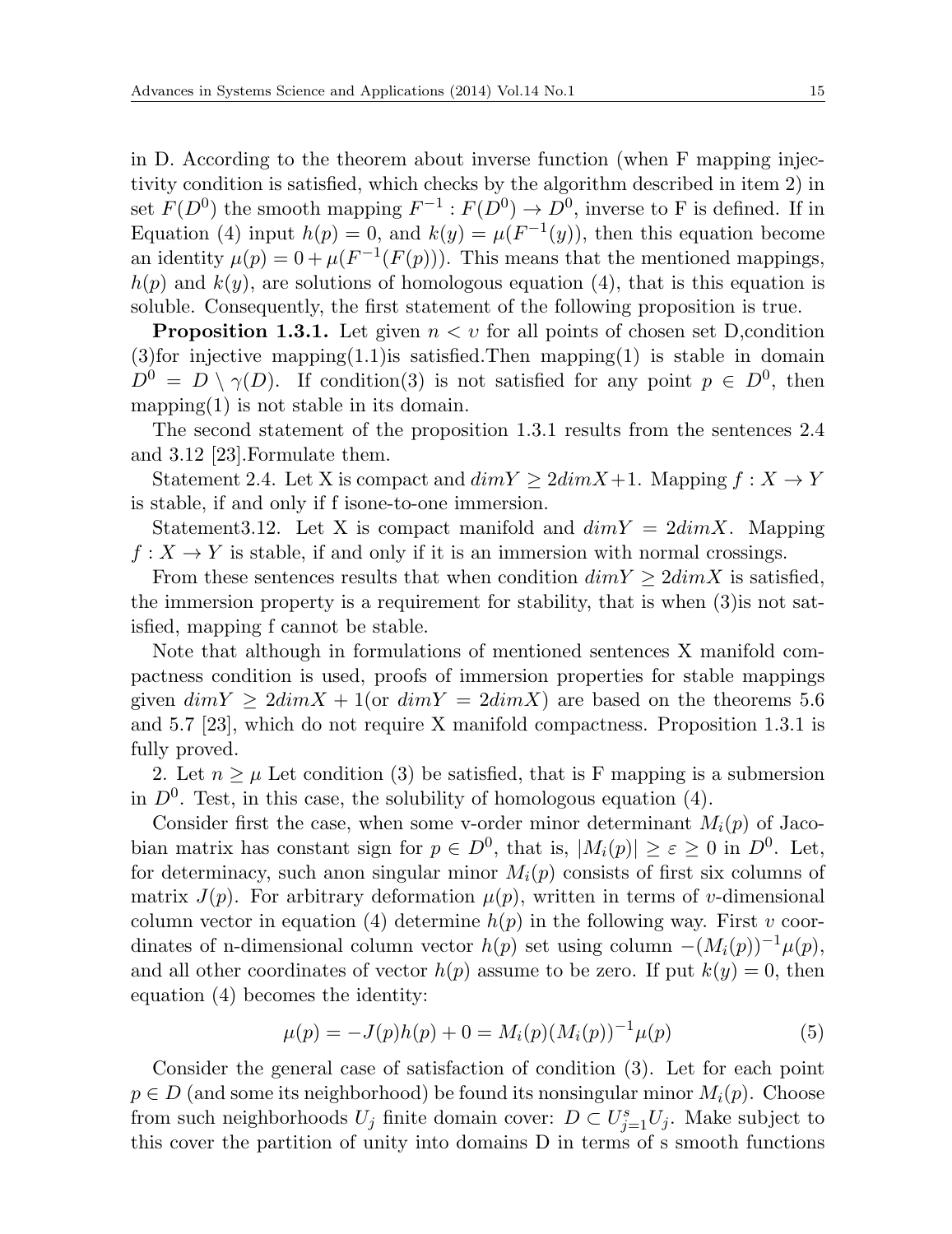$\varphi_j(p) \ge 0$  [23], where  $\varphi_j(p) = 0$  at  $p \in R^n \setminus U_j(j = 1, ..., s)$  and  $\sum_{j=1}^s \varphi_j(p) = 1$ for  $p \in D$ . Consider arbitrary deformation  $\mu(p)$  in equation (4). Then, for each neighborhood  $U_i$  and its corresponding nonsingular minor  $M_i(p)$ , make (according to the method proposed in the previous paragraph) the vector field  $h_j(p)$  in  $U_j$ , which is the solution of equation (4) in  $U_j$  at  $k(y) = 0$ . Determine the vector field  $h(p)$  in  $D^0$  using the formula:

$$
h(p) = \sum_{j=1}^{s} \varphi_j(p) h_j(p)
$$

Thus, from (4) (where  $h(p)$  should be substitute  $h_j(p)$ ) results that the vector fields  $h(p)$  and  $k(y) = 0$  are the solutions of (4):

$$
-J(p)h(p) + k(F(p)) = -J(p)\sum_{j=1}^{s} \varphi_j(p)h_j(p) + 0 = \sum_{j=1}^{s} \varphi_j(p)[-J(p)h_j(p)]
$$

$$
= \sum_{j=1}^{s} \varphi_j(p)\mu(p) = \mu(p)\sum_{j=1}^{s} \varphi_j(p) = \mu(p)
$$

This means that the equation (4) is soluble. Therefore, the following proposition is true.

**Proposition 1.3.2.** Let given  $n \geq v$  for chosen set D condition(3)be satisfied for mapping (1). Then mapping (1) is stable in domain  $D^0 = D \setminus \gamma(D)$ 

3. Now consider the case, when given  $n \geq v$  condition (3) is not satisfied for some points of domain  $D^0$  (that is, the case, when domain  $D^0$  contains the critical points of mapping F). Denote by  $S_1(F)$  set of points of domain  $D^0$ , in which Jacobian matrix of mapping Frank is less by unit than the maximal one, that is

$$
S_1(F) = \{ P \in D : rank(J(p) = v - 1) \}
$$

It is known that when the additional condition  $(j<sup>1</sup>F \bowtie S_1$ , where  $j<sup>1</sup>F$  is 1stream of mapping F,  $S_1$  is submanifold in the space of 1-streams  $J^1(D^0, E)$ consisting of streams with 1 co-rank,  $\bowtie$  is the sign of transversality), is satisfied, the set  $S_1(F)$  is a submanifold in  $D^0$  with dimension  $v-1$  [23].

**Definition**. Let the mapping  $F: D^0 \to E$  satisfy condition  $j^1 F \bowtie S_1$ . Point  $p \in S_1(F)$  is called as fold point, if sum of tangent space to  $S_1(F)$  and kernel of tangent mapping *dF* at this point has dimension n, that is, if

$$
T_p S_1(F) + Ker(dF)_p = T_p D \tag{6}
$$

Since sum of dimensions of summands of LHS is equal to the dimension of RHS  $(v-1) + (n-v+1) = n$ , then condition (6) is equivalent to that these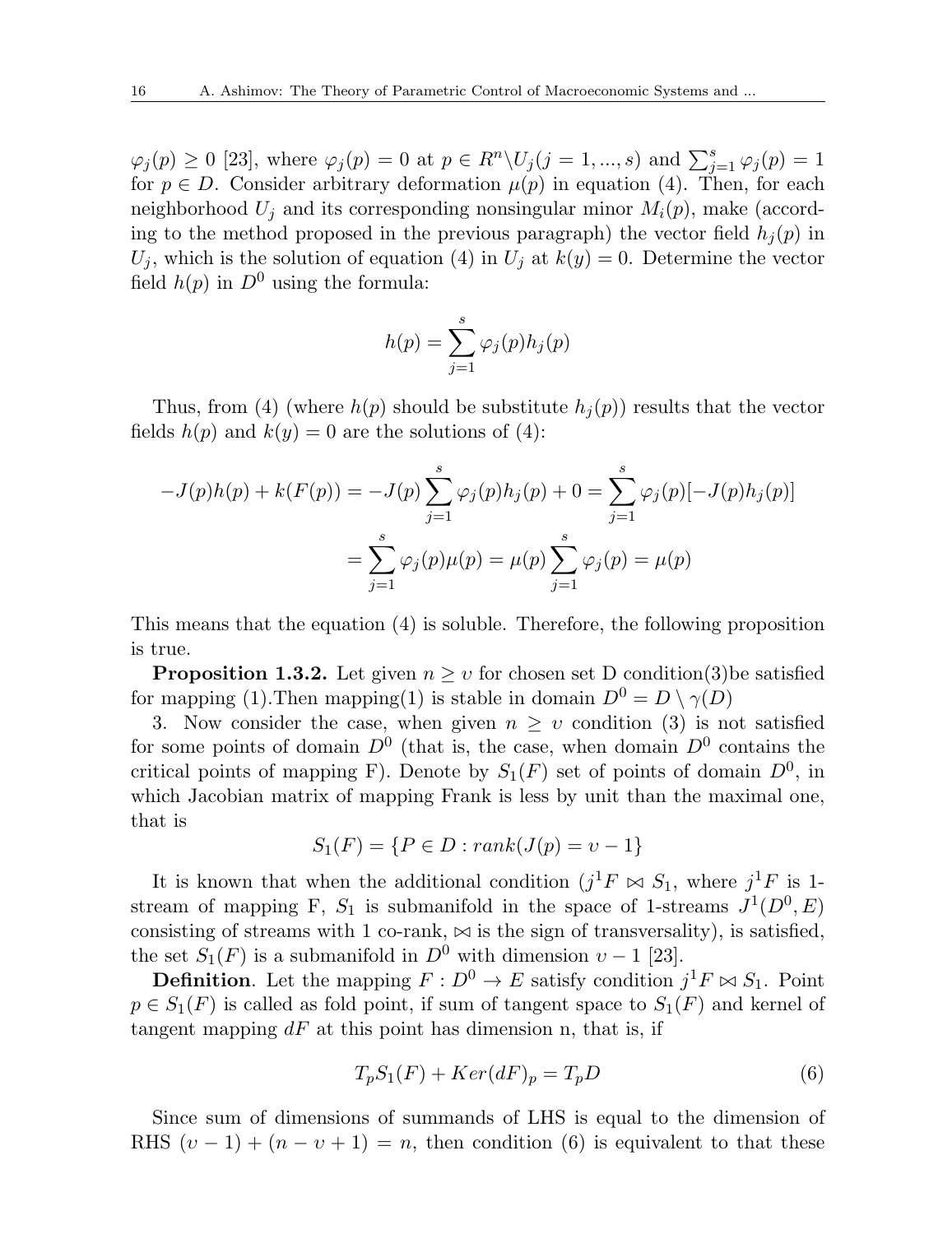summands have the only common point - origin of coordinates and

$$
cos\angle(T_pS_1(F), Ker(dF)_p) \neq 1
$$
\n<sup>(7)</sup>

**Definition**. Mapping  $F: D^0 \to E$  is called a submersion with folds, if eachits singular point is a fold point. In this case submanyfold  $S_1(F)$  is called as a fold.

It is known that if  $F : D^0 \to E$  is submersion with fold, then F mapping constraint on  $S_1(F)$  fold is immersion.

The following theorem is valid [23].

**Consequence 1.3.4.** If  $F: D^0 \to E$  is submersion with fold and  $F|_{S_1(F)}$  is injective, then mapping  $F: D^0 \to E$  is stable.

We present an algorithm for estimating the satisfaction of these conditions of this consequence.

**Algorithm 1.6.** Aggregate algorithm for estimating mapping  $F: D^0 \to E$  as stable submersion with fold.

Let given  $n \geq v$ , after use of algorithm 1.4, the estimate of singular points set of the mapping Fin terms of non-empty set  $\ddot{D} \subset D$  and set of  $\ddot{P}$  vertices of elementary parallelepipeds, containing  $\ddot{D}$ , be found. Algorithm steps for testing transversality condition  $(j<sup>1</sup>F \bowtie S<sub>1</sub>)$  is not presented here because of unhandiness. We will assume that condition  $j^1F \bowtie S_1$  is estimated as satisfied.

1. For each primary parallelepiped  $D^k \subset \tilde{D}$ , satisfaction of condition  $rank(J(p))$  =  $v - 1$  is estimated in the following way.

Let  ${p_j^k}_{j=1}^{2^n}$  be set of parallelepiped vertices  $D^k$ ;  ${ |M_i(p_j^k)|}_{i=1}^l$  is set of values of *v* − 1-order minor determinants of Jacobian matrix  $J(p_j^k)$  at point  $p_j^k$ ;  $l = C_n^{\nu-1} n = \frac{n!n}{(\nu-1)!(n-\nu+1)!}$ . If for chosen  $D^k$  one can find such number i, that all determinants  $|M_i(p_j^k)|$  for  $j = 1, ..., 2^n$  have the same sign, then  $rank(J(p))$ is estimated by number  $v-1$  in parallelepiped  $D^k$ . If  $rank(J(p))$  is estimated by number  $v-1$  for all  $D^k \subset \tilde{D}$ , then set  $\tilde{D}$  is considered to be the estimate of submanifold  $S_1(F)$ . Otherwise, if one can find such parallelepiped  $D^k \subset \tilde{D}$ , that for each chosen  $i = 1, ..., l$  numbers  $|M_i(p_j^k)|$  for  $j = 1, ..., 2^n$  have different signs, then subset  $\ddot{D}$  is not estimated as a fold. Stop.

2 The next steps 3, 4, 5 are performed for each point of the net  $\tilde{P}$ .

3. For  $p \in \tilde{P}$  basis vectors  $(e_1, ..., e_{v-1})$  of tangent space  $T_pS_1(F)$  are estimated in the following way. Choose M (where  $M \gg v-1$ ) close (except this point itself) to p points of the net  $\tilde{P}$  :  $\{p_1, ..., p_M\}$ . Identify the following set of M vectors  ${f_i = p_i - p : i = 1, ..., M}$ . Here the points  $p_i$  and p are consider edasradiusvectors. Linear envelope of arbitrary set of n-dimensional vectors  $(e_1, ..., e_{v-1})$ denote by  $T = T(e_1, ..., e_{\nu-1})$ . The distance from point  $f_i$  up to the plane T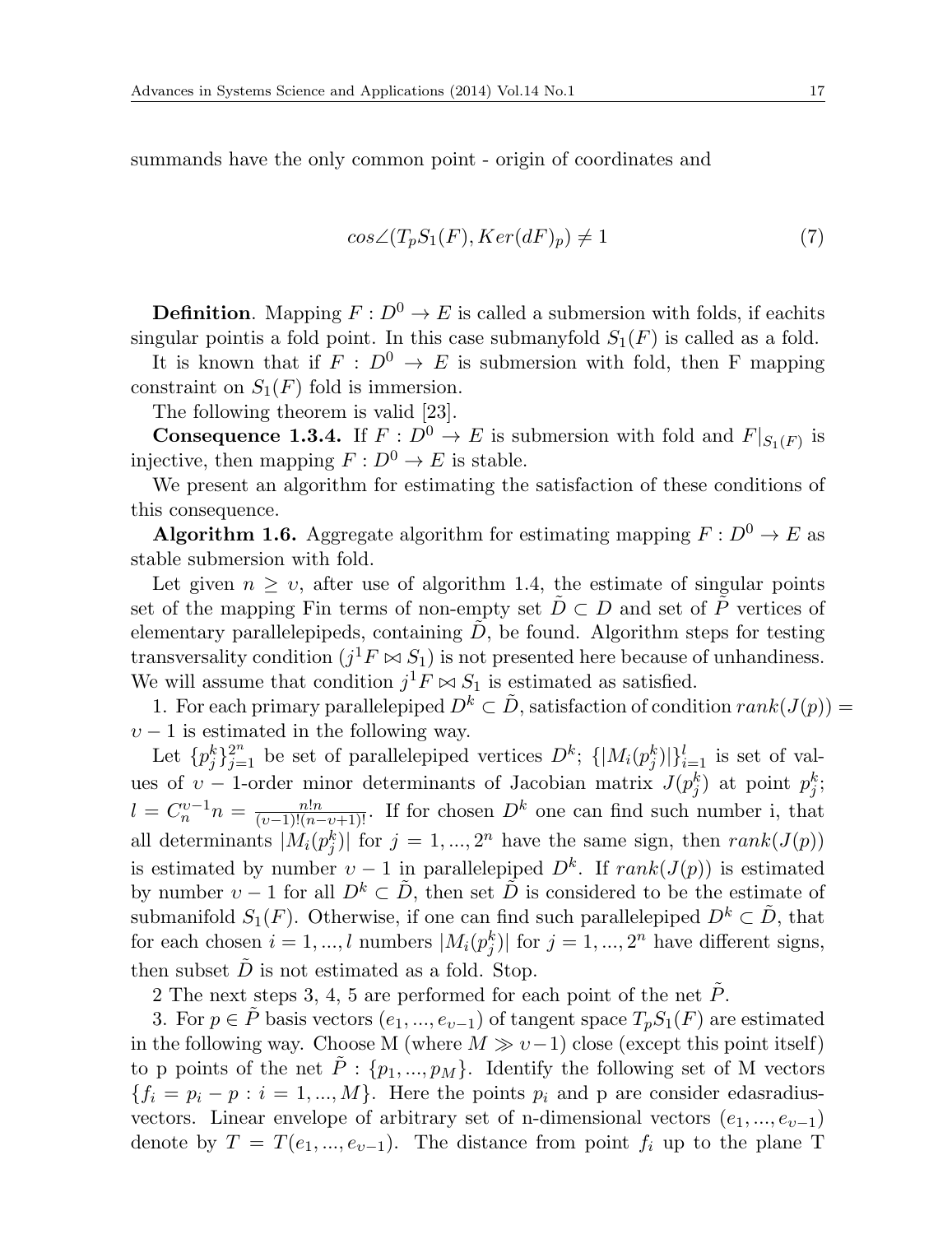denote by  $d(f_i, T)$ . Sum of squares of distances from points  $f_i$  to T denote by

$$
S(e_1, ..., e_{v-1}) = \sum_{i=1}^{M} (d(f_i, T))^2
$$
\n(8)

Coordinates of required *e*1*, ..., eυ−*<sup>1</sup> vectors are determined by the least squares method from the condition of  $S(e_1, ..., e_{\nu-1})$  function minimum.

4.  $(g_1, ..., g_{v-n+1})$  basic vectors of  $Ker(dF)_p$  kernel for  $p \in \tilde{P}$  are estimated in the following way.

4.1. Since mapping matrix  $(dF)_p$  with theoretical rank  $v-1$  is estimated by numerically found Jacobian matrix  $J(p)$ , all  $v - 1$ -order minors of which have determinants close to zero, we firstly determine the row close to linear combination of other rows of the matrix  $J(p)$ . In case, if matrix rank is less by unit than the number of its rows, according to the theorem about principal minor, one of matrix rows is a linear combination of its other rows and its elimination does not change the kernel of the linear operator, appropriate to this matrix.

Let  $\{J^1, J^2, ..., J^{\nu}\}\$  be the set of all normalized (the elements of each row divide to the magnitudeof this row, if magnitude of any row is zero, then the problem in item 4.1 is solved) row of  $J(p)$  matrix. Let  $P^i$ ,  $(i = 1, ..., v)$  be linear envelope of all rows of mentioned set, except the row  $J^i$ , which is considered as plane in the space  $R^n$ . Let  $m^i$  be the distance from the point  $J^i \in R^n$  to plane  $P^i$ :  $m^i = d(J^i, P^i)$ .  $m^i$  value can be found by finding minimum of function of  $v - 1$  variable  $(\alpha_1, ..., \alpha_{i-1}, \alpha_{i+1}, \alpha_v)$ :

$$
D^{i}(\alpha_1, ..., \alpha_{i-1}, ..., \alpha_{i+1}, \alpha_v) = |J^2 - \sum_{j=1, j \neq i}^{v} \alpha^i J^j|^2
$$

Choose number i relevant to minimal number  $m^i$ . Denote the matrix  $J(p)$  of size  $(v-1) \times n$  with removed i-row by  $\tilde{J}(p)$ .

4.2. Solve the linear homogeneous system from  $(v-1)$  equation with n unknowns and with matrix of system  $\tilde{J}(p)$  by Gauss method. Herewith, basis of its decision space  $(g_1, ..., g_{v-n+1})$  is found.

5. For  $p \in \tilde{P}$  estimate angle cosine  $(cos \varphi_p)$  between the planes  $T_pS_1(F)$  and  $Ker(dF)_p$  in  $R^n$  in the following way.

Let  $(e_1, ..., e_{v-1})$  and  $(g_1, ..., g_{v-n+1})$  be the found above estimates of bases of these planes;  $(\alpha_1, ..., \alpha_{v-1})$  and  $(\beta_1, ..., \beta_{v-n+1})$  be variables sets. Let the vector  $e = \sum_{i=1}^{v-1} \alpha_i e_i$  be arbitrary vector of plane  $T_p S_1(F)$ , vector  $g = \sum_{i=1}^{v-1} \beta_i g_i$  be arbitrary vector of plane  $Ker(dF)$ <sub>p</sub>. Define function f (expressing angle cosine between the vectors e and g) on n variables in terms of  $(\alpha_1, ..., \alpha_{i-1}, \beta_1, ..., \beta_{n-v+1})$ 

$$
y = f(\alpha_1, ..., \alpha_{i-1}, \beta_1, ..., \beta_{n-v+1}) = \frac{fg}{|f||g|}
$$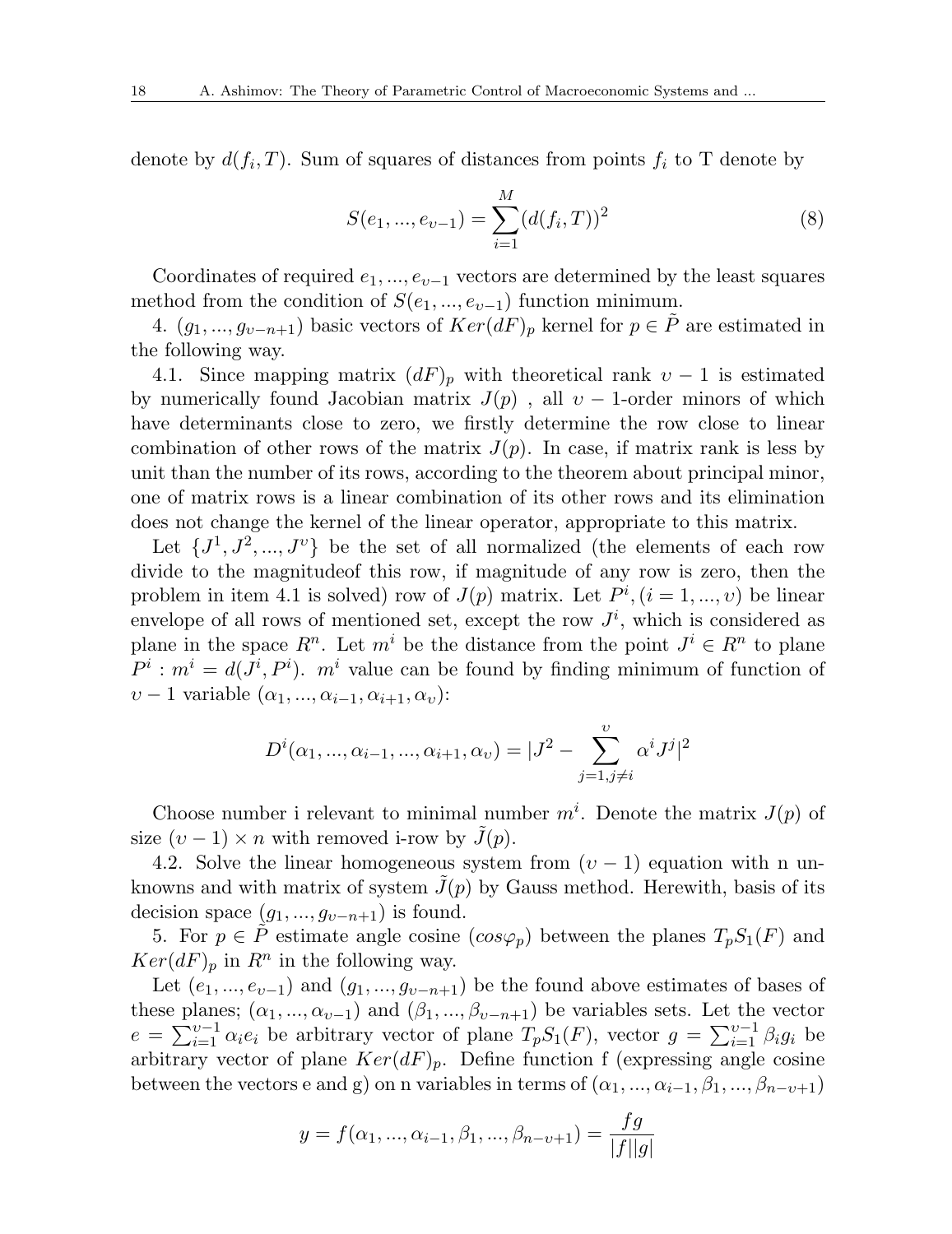Its maximal value takes as the value of required  $\varphi_p$ .

6. Choose small number  $\varepsilon > 0$ . If for all  $p \in \tilde{P}$  condition  $\cos \varphi_p < 1 - \varepsilon$  is met, then based on the definition,  $\tilde{D}$  set is the fold estimate and mapping  $F: D^0 \to E$ is estimated as the submersion with fold.

Otherwise, if  $p \in \tilde{P}$  is found, for which  $\cos \varphi_p \geq 1 - \varepsilon$ , then  $\tilde{D}$  set is not estimated as fold. Stop.

7. Estimate the injectivity of the mapping F on fold  $\tilde{D}$ . Since F mapping constraint on fold is immersion then local injectivity of this constraint is guaranteed. Nonlocal injectivity is estimated by algorithm 1.5, in which one should substitute the net P by the net  $\tilde{P}$ . Number  $\varepsilon$ , used in this algorithm, should exceed doubled diameter of elementary parallelepipeds of  $\ddot{D}$  set. Two cases are possible given sufficiently large amount of step iterations of algorithm 1.5.

a) The sequence of obtained m values are diminishing about proportional to the  $\tilde{P}_1$  net step. In this case, F mapping constraint on the fold  $\tilde{D}$  is estimated as non-injective (in other words,  $F(\tilde{D})$  set is estimated as self-crossing). Additional study of  $F(D)$  self-crossing points for normality is required.

b) Condition  $m > \varepsilon$  is met for all nets in question with sufficiently small step. In this case, F mapping constraint on the fold *D* is estimated as injective (in other words,  $F(\tilde{D})$  set is estimated as non-self-crossing). Based on the consequence 1.3.4, the mapping  $F: D^0 \to E$ , in this case, is estimated as stable.

#### **References**

- [1] R.A. Mundell. (2000), "A reconsideration of the twentieth century", *The American Economic Review*, Vol.90, No.3.
- [2] J.A. Frenkel, A. Razin. (1987), "The mundell-fleming model: a quarter century later", *National Bureau of economic research, Working paper* , Cambridge, Massachusetts, No.2321.
- [3] C. Erceg, L. Guerrieri, C. Gust. (2005), "SIGMA: a New open economy model for policy analysis", *Board of Governors of the Federal Reserve System, International Finance Discussion Papers*, July, No.835.
- [4] J. Andrés, P. Burriel,  $\acute{A}$  Estrada. (2006), "BEMOD: a DSGE model for the spanish economy and the rest of the euro Area", *Documentos de Trabajo Banco de España*, No.0631.
- [5] N. Stähler, C. Thomas. (2011), "FiMod-a DSGE model for fiscal policy simulations", *Deutsche Bundesbank Discussion Paper. Series 1: Economic Studies*, No.06.
- [6] S. Paltsev, J.M. Reilly, H.D. Jacoby, R.S. Eckaus, J. McFarland, M. Sarofim, M. Asadoorian, M.H. Babiker. (2005), "The MIT e-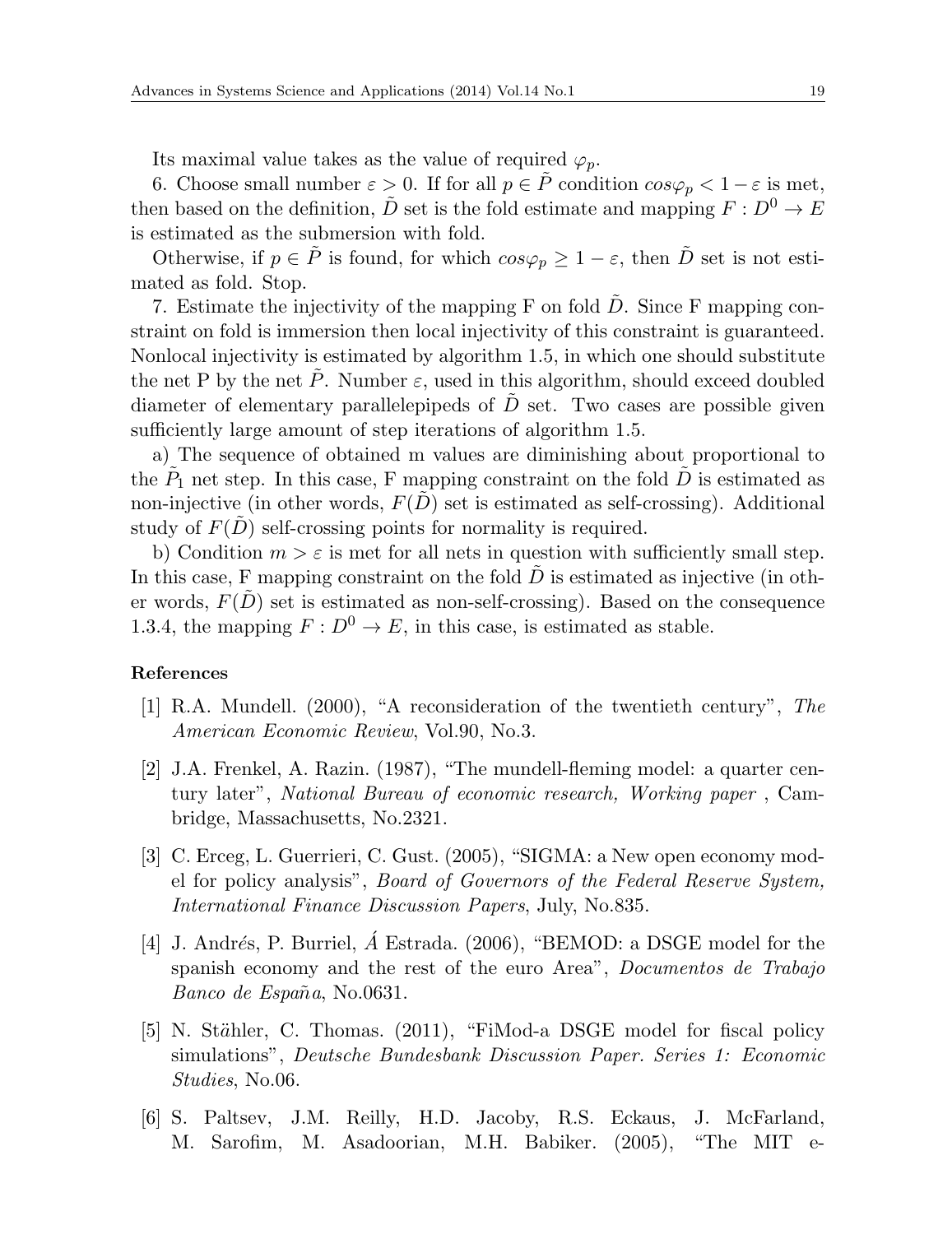missions prediction and policy analysis (EPPA) model: version 4", http://globalchange.mit.edu/research/publications/697, Report No.125.

- [7] P.D. Dixon, M.T. Rimmer. (1998), "Forecasting and policy analysis with a dynamic CGE model of australia", *Preliminary Working Paper*,No.OP-90, http://www.monash.edu.au/policy/elecpapr/op-90.htm.
- [8] V.L. Makarov, A.R. Bahtizin, and S.S. Sulakshin. (2007), "Application of computable models in state administration", *Moscow: Nauchniy Expert*, Russian.
- [9] G. Gandolfo. (2014), "International trade theory and policy", *Springer Heidelberg New York Dordrecht London*.
- [10] K. Farmer, M. Schelnast. (2013), "Growth and international trade. An introduction to the overlapping generations approach", *Springer Heidelberg New York Dordrecht London*.
- [11] R.C. (2004), "Fair, estimating how the macroeconomy works", *Cambridge, Massachusetts: Harvard University Press, London, England*.
- [12] S. Murchison, A. Rennison. (2006), "To TEM: the bank of Canada's new quarterly projection model", *Bank of Canada Technical Report*, No.97.
- [13] M. Adolfson, S. Las´*e*en, J. Lind´*e* and L.Svensson. (2011), "Optimal monetary policy in an operational medium sized DSGE model", *Journal of Money, Credit and Banking, Blackwell Publishing*, Vol.43(7), pp.1287-1331.
- [14] D. Acemo˘*g*lu. (2008), "Introduction to modern economic growth", *Princeton University Press*.
- [15] F.J. Andr´*e*, M.A. Cardenete, and C. Romero. (2010), "Designing public policies. An approach based on multi-criteria analysis and computable general equilibrium modeling", *Lecture Notes in Economics and Mathematical Systems, 1st ed*, Vol. 642, Springer.
- [16] V.I. Arnold. (1988), "Geometrical methods in the theory of ordinary differential equations", Springer-Verlag, New York.
- [17] V.I. Arnold, S.M. Gusein-Zade, A.N. Varchenko. (1985), "Singularities of differential maps. Volume I", *Basel, Stuttgard: Birkhauser*, Boston.
- [18] A.I. Orlov, Econometrics. (2002), "A Textbook", *Ekzamen*, Moskow, Russian.